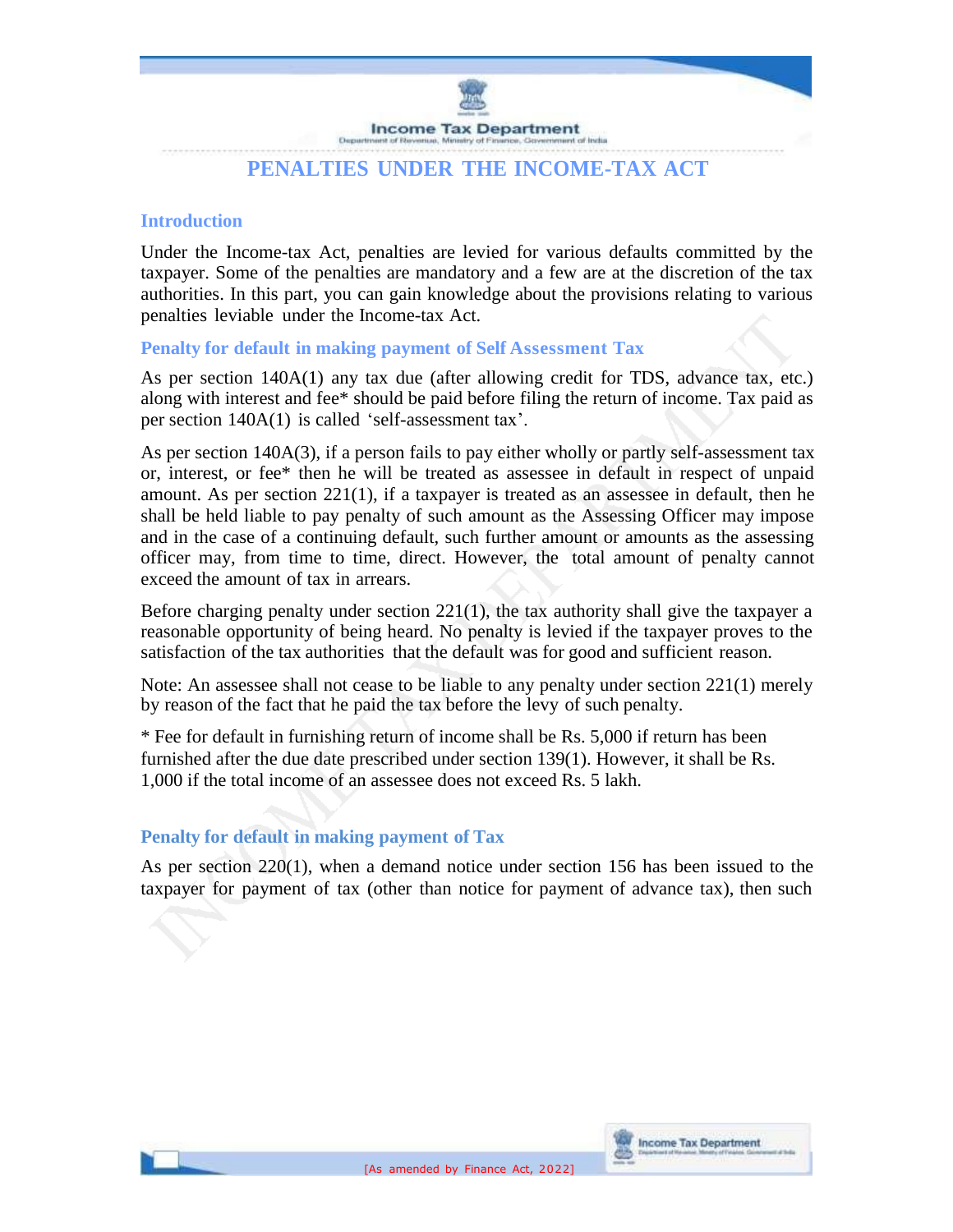

amount shall be paid within a period of 30 days of the service of the notice at the place and to the person mentioned in the notice. In certain cases, the above period of 30 days can be reduced by the tax authorities with the previous approval of designated authorities. If the taxpayer makes default in payment of any tax due from him, then apart from other penal provisions, he is treated as an assessee in default.

As per section 221(1), if a taxpayer is treated as an assessee in default, then he shall be liable to pay penalty of such an amount as the Assessing Officer may impose. However, penalty cannot exceed the amount of tax in arrears. Thus, penalty under section 221(1) is a general penalty and can be levied in all the cases in which the taxpayer is treated as an assessee in default.

Before charging penalty as discussed above, the tax authorities shall give the taxpayer a reasonable opportunity of being heard. No penalty is levied if the taxpayer proves to the satisfaction of the tax authorities that the default was for good and sufficient reason.

Note: An assessee shall not cease to be liable to any penalty under section 221(1) merely by reason of the fact that he paid the tax before the levy of such penalty.

## **Late filing fees for delay in filing the TDS/TCS statement**

As per section 200(3) every person liable to deduct tax at source is liable to file the statement in respect of tax deducted by him i.e. TDS return. Further, as per proviso to section 206C(3) every person liable to collect tax at source has to furnish statement in respect of tax collected by him i.e. TCS return. Section 234E provides for levy of late filing fees for the delay in filing TDS/TCS return.

As per section 234E, where a person fails to file the TDS/TCS return on or before the due date prescribed in this regard, then he shall be liable to pay, by way of fee, a sum of Rs. 200 for every day during which the failure continues. The amount of late fees however shall not exceed the amount of TDS/TCS. TDS/TCS return cannot be filed (after prescribed due date) without payment of late filing fees as discussed above.

## **Fee for default in furnishing return of income**

If assessee who is required to furnish return of income under section 139 failed to furnish return of income within due date as prescribed under section 139(1) then as per section 234F, he will be required to pay fee of Rs. 5,000 if return has been furnished after the due date prescribed under section 139(1). However, it shall be Rs. 1,000 if the total income of an assessee does not exceed Rs. 5 lakh.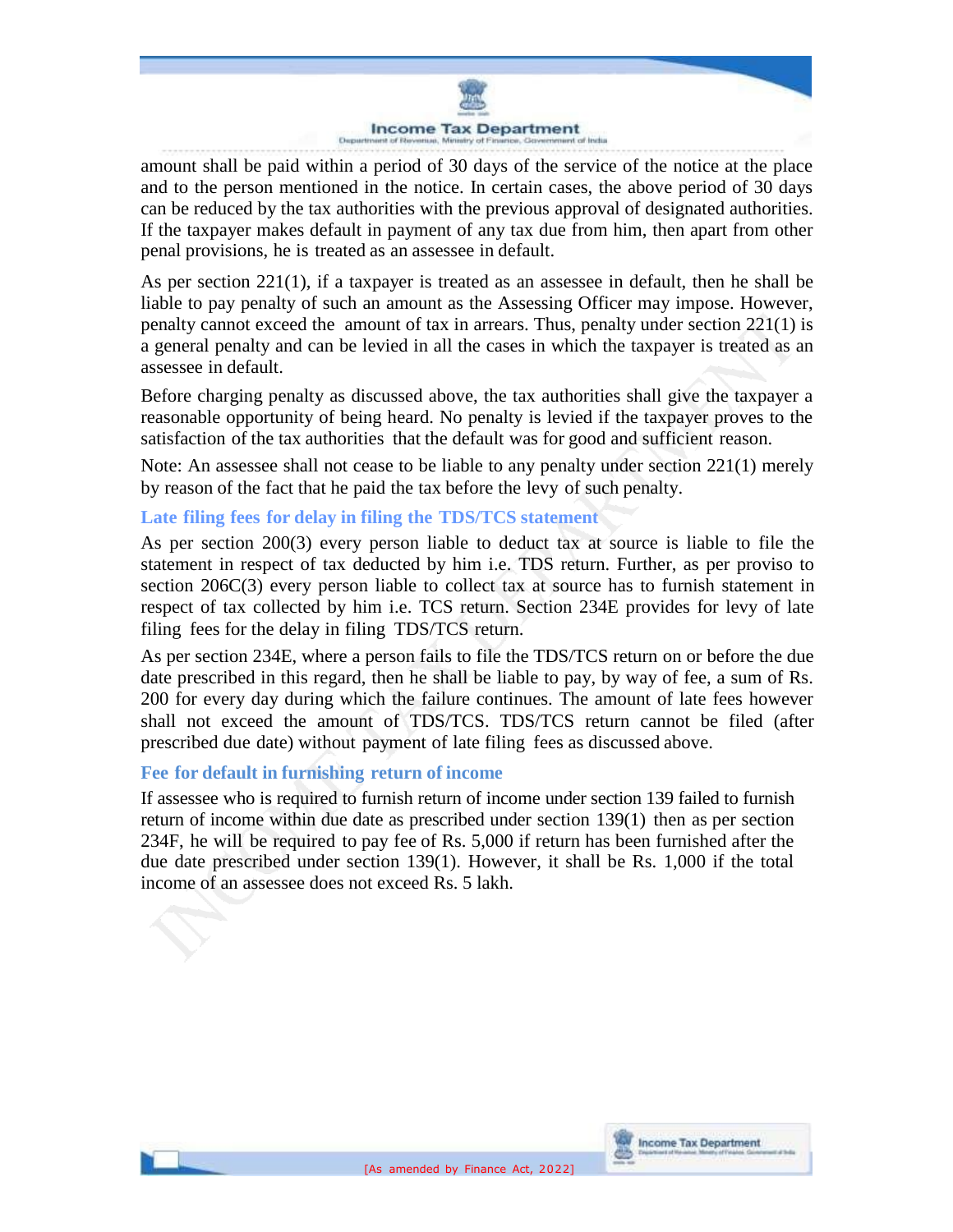

**Penalty for failure to comply with notice issued under section 142(1) or 143(2) or direction for audit under section 142(2A)**

Penalty under section 272A is levied if a taxpayer fails to comply with notice issued to him under section 142(1) or section 143(2) or fails to comply with a direction issued under section 142(2A). Before understanding the penalty provisions of section 272A we shall take a brief overview of provisions of section 142(1), 142(2A) and section 143(2).

Under section  $142(1)$ , the Assessing Officer can issue notice asking the taxpayer

- to file the return of income if he has not filed the return of income or to produce or cause to be produced such accounts or documents as he may require or
- to furnish in writing and verified in the prescribed manner, information in such form and on such points or matters (including a statement of all assets and liabilities of the taxpayer, whether included in the accounts or not) as he may require.

Section 142(2A) deals with special audit. As per section  $142(2)$ , if the conditions justifying special audit as given in section 142(2A) are satisfied, then the Assessing Officer can direct the taxpayer to get his accounts audited or re-audited from a chartered accountant nominated by the Principal Chief Commissioner or Chief Commissioner or Principal Commissioner or Commissioner.

Section 143(2) deals with the provisions relating to the issuance of notice before conducting a scrutiny assessment under section 143(3).

If the taxpayer fails to comply with notice issued to him under section 142(1) or section 143(2) or fails to comply with a direction issued under section 142(2A), then as per section 272A he shall be liable for a penalty of Rs. 10,000 for each failure.

**Penalty for underreporting and misreporting of income**

Many times a taxpayer may try to reduce his tax liability by underreporting or misreporting of income. In such a case, by virtue of Section 270A, the taxpayer will be held liable for penalty. The rate of penalty shall be fifty per cent of the tax payable on under-reported income. However, in a case where under-reporting of income results from misreporting of income, the taxpayer shall be liable for penalty at the rate of two hundred per cent of the tax payable on such misreported income.

#### Cases Income assessed under normal **Provisions** Income assessed under MAT/AMT Provisions Return of Income is Income assessed is greater than The deemed total income filed the income determined in the assessed or reassessed as per return processed u/s.  $143(1)(a)$  the provisions of sec. 115JB/115JC, is greater than the deemed total income determined in the return processed under sec 143(1)(a)

#### **Underreporting of income**

A person shall be considered to have under-reported his income in the following cases:

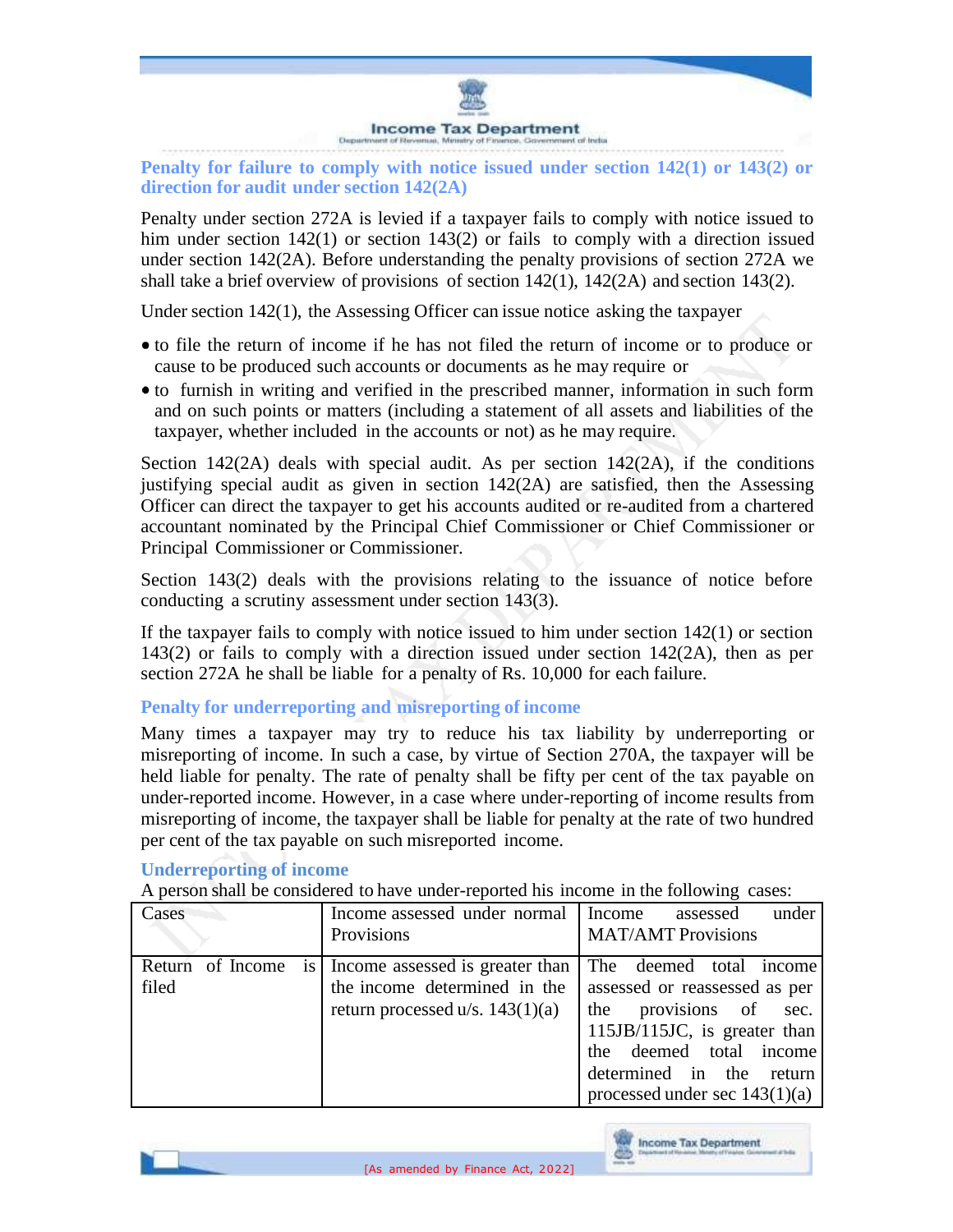

#### **Income Tax Department**

| No Return of Income      | The income assessed is greater             | <b>The</b><br>deemed total income        |
|--------------------------|--------------------------------------------|------------------------------------------|
| is filed or return is    | than the <i>maximum</i> exemption          | assessed as per the provisions           |
| filed for the first time | limit                                      | of sec. $115JB/115JC$ , is               |
| under section 148.       |                                            | greater than the <i>maximum</i>          |
|                          |                                            | exemption limit.                         |
| Case of Reassessment     | is<br>The<br>income<br>reassessed          | The deemed total income                  |
|                          | the<br>than<br>income<br>greater           | reassessed as<br>the<br>per              |
|                          | assessed<br>reassessed<br><b>or</b>        | provisions of sec. 115JB                 |
|                          | before<br>immediately<br>such              | $/115$ JC, is greater than the           |
|                          | reassessment                               | deemed total income assessed             |
|                          |                                            | or reassessed immediately                |
|                          |                                            | before such reassessment.                |
| Loss Assessed            | The<br>income<br>assessed<br><sub>or</sub> | The<br>income assessed<br>- or           |
|                          | reassessed has the effect of               | reassessed has the effect of             |
|                          | reducing the loss or converting            | reducing<br>the<br>loss<br><sub>or</sub> |
|                          | such loss into income.                     | converting such<br>loss<br>into          |
|                          |                                            | income.                                  |

#### **Misreporting** of **Income**

The following cases will be considered as misreporting of income:

- 1. Misrepresentation or suppression of facts;
- 2. Failure to record investments in the books of account;
- 3. Claim of expenditure not substantiated by any evidence;
- 4. Recording of any false entry in the books of account;
- 5. Failure to record any receipt in books of account having a bearing on total income; and
- 6. Failure to report any international transaction or any transaction deemed to be an international transaction or any specified domestic transaction, to which the provisions of Chapter X apply.

If a closely held company issues its shares at a price higher than its fair market value (FMV) then it shall be liable to pay tax on difference between the FMV and issue price of the shares as per section 56(2)(viib) of the Income-tax Act. Such tax is called as 'Angel Tax' in common parlance. However, the Department for Promotion of Industry and Internal Trade (DPIIT) has issued a Notification No. 127(E), dated 19-02-2019 whereby an eligible start-up shall be exempted from levy of Angel tax if it satisfies the conditions mentioned in such notification.

With a view to ensure compliance to the conditions specified in the notification, the Finance (No. 2) Act, 2019 reiterates that in case of failure to comply with the conditions specified in the notification, the consideration received from issue of shares as exceeding the fair market value of such shares, shall be deemed to be income of the company chargeable to tax for the previous year in which such failure takes place. Further, it shall be deemed that the company has misreported the said income and, consequently, a

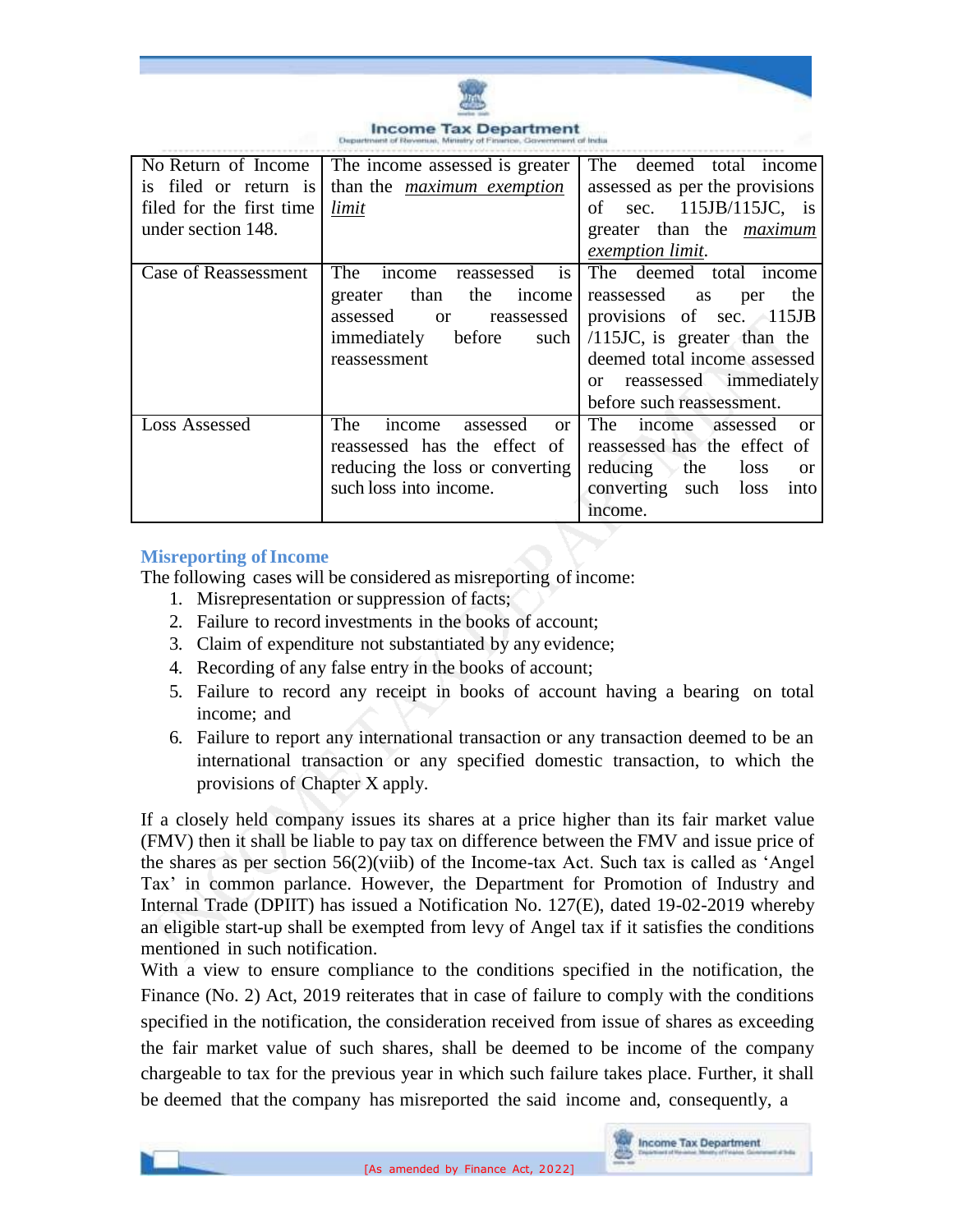

penalty of an amount equal to 200% of tax payable on the underreported income (i.e., difference between issue price and fair market value of shares) shall be levied as per section 270A.

### **Computation of under-reported Income**

The amount of under-reported income shall be computed as under:

- 1. Where income is assessed for the first time and return of income was furnished by the assessee, the difference between the amount of income assessed and the amount of income determined after processing of return under Section 143(1) shall be considered as underreported income.
- 2. Where income is assessed for the first time and no return of income was furnished by the assessee or return was furnished by the assessee for the first time under section 148, the difference between the amount of income assessed and the basic exemption limit applicable in case of the assessee shall be considered as underreported income.
- 3. Where income is not assessed for the first time, the difference between the amount of income reassessed or recomputed and the amount of income assessed, reassessed or recomputed in a preceding order shall be considered as underreported income.
- 4. If an assessment or reassessment has the effect of reducing the loss declared in the return or converting that loss into income, the amount of under-reported income shall be the difference between the loss claimed and the income or loss, as the case may be, assessed or reassessed.
- 5. Where income assessed as per the provisions of Minimum Alternate Tax (MAT) or Alternate Minimum Tax (AMT), underreported income shall be computed as per the following formulae:

 $(A - B) + (C - D)$  where,

 $A =$  the total income assessed as per the provisions other than the provisions contained in section 115JB or section 115JC (herein called general provisions);

 $B =$  the total income that would have been chargeable had the total income assessed as per the general provisions been reduced by the amount of under-reported income;

 $C =$  the total income assessed as per the provisions contained in section 115JB or section 115JC;

 $D =$  the total income that would have been chargeable had the total income assessed as per the provisions contained in section 115JB or section 115JC been reduced by the amount of under-reported income.

If the amount of under-reported income on any issue is considered both under the provisions contained in section 115JB or section 115JC and under general provisions, such amount shall not be reduced from total income assessed while determining the amount under item D.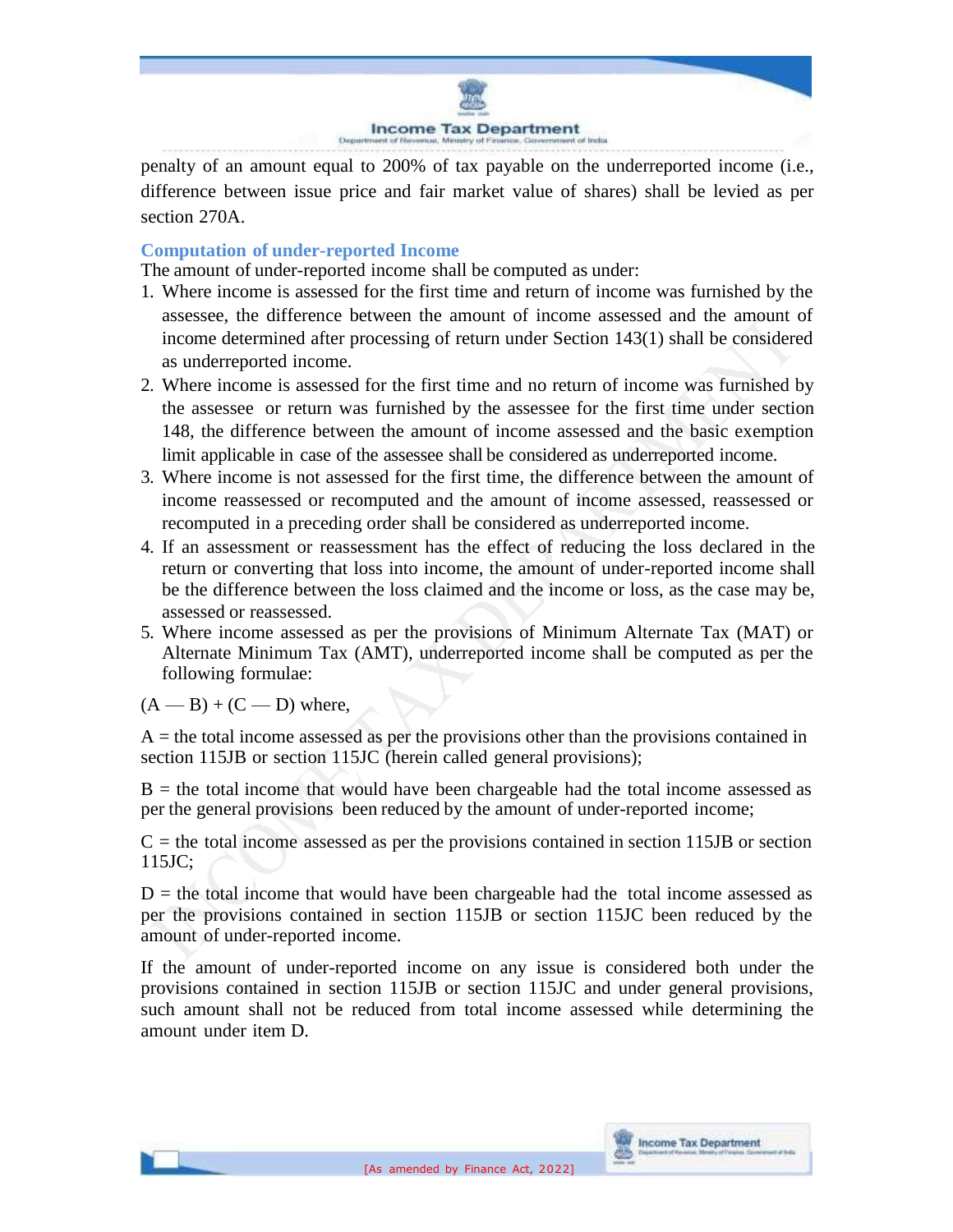

**Penalty for failure to keep, maintain, or retain books of account, documents, etc., as required under section 44AA**

For the purpose of Income-tax Act, a taxpayer is required to maintain the books of account as provided in section 44AA. If the taxpayer fails to maintain books of account as per the provisions of section 44AA, then he shall be liable to pay penalty under section 271A. Penalty under section 271A is Rs. 25,000.

**Penalty for failure to keep and maintain information and document etc. in respect of international transaction or specified domestic transaction**

Section 92D provides that every person entering into an international transaction or specified domestic transaction shall keep and maintain such information and documents as may be prescribed in this regard under rule 10D. Further a person, being a constituent entity of an international group, shall also keep and maintain such information and documents in respect of an international group as may be prescribed. The Income-tax Authority may require the taxpayer to produce these documents. On such demand by the Income-tax Authority, the taxpayer has to provide these documents within a period of 30 days or such extended period as may be allowed by the tax authorities. These documents should be maintained for a period of 8 years from the end of the relevant assessment year.

The provisions relating to penalty for failure to keep and maintain information and documents in respect of international transaction or specified domestic transaction are given in section 271AA. Penalty under section 271AA is attracted in the case of any of the following failures:

- 1) If a person fails to keep and maintain information and documents in respect of international transaction or specified domestic transaction as provided in section 92D read with rule 10D.
- 2) If a person fails to report the international transaction or specified domestic transaction which he is required to do so.
- 3) If a person maintains or furnishes an incorrect information or document in respect of international transaction or specified domestic transaction.

Penalty will be a sum equal to 2% of the value of each international transaction or specified domestic transaction entered into by the taxpayer.

If any person, being a constituent entity of international group fails to furnish information and documents in respect of international group [as referred to in Section 92D], it may be liable to pay penalty of Rs 5,00,000.

#### **Penalty in case of search**

To unearth the undisclosed income, tax authorities generally conduct search at the premises of the taxpayer. Section 132 provides the circumstances in which the tax authorities can initiate a search. If a search has been initiated and any undisclosed income is unearthed in the search, then penalty can be levied under section 271AAB.

The quantum of penalty under section 271AAB shall be as follows: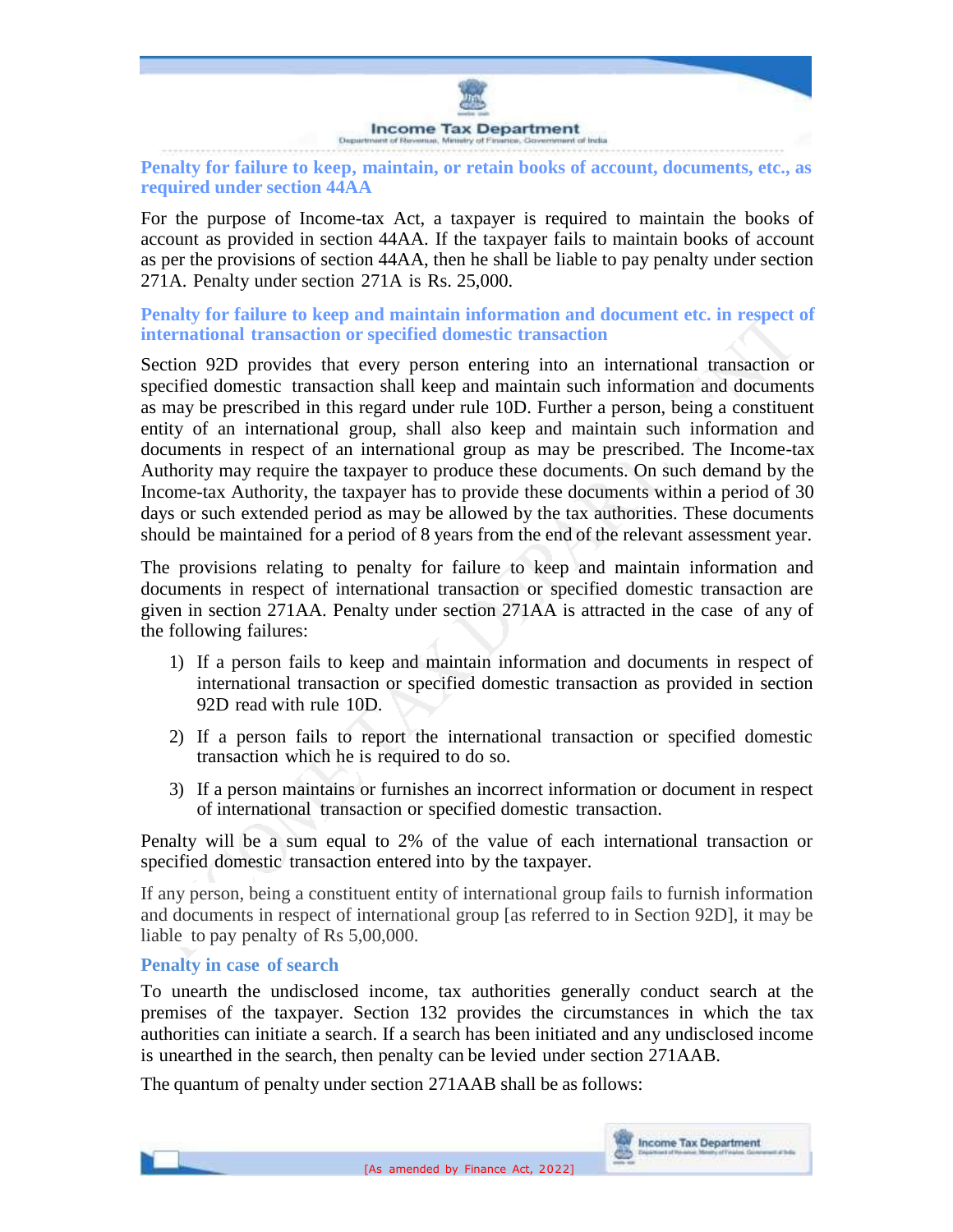

- 1) Where search has been initiated on or after 1-7-2012 but before the date on which the Taxation Laws (Second Amendment) Bill, 2016 receives the assent of the president (i.e., 16-12-2016)
	- a) 10% of undisclosed income of the specified previous year if assessee admits the undisclosed income; substantiates the manner in which it was derived; and on or before the specified date pays the tax, together with interest thereon and furnishes the return of income for the specified previous year declaring such undisclosed income
	- b) 20% of undisclosed income of the specified previous year if assessee does not admit the undisclosed income, and on or before the specified date declare such income in the return of income furnished for the specified previous year and pays the tax, together with interest thereon;
	- c) 60%of undisclosed income of the specified previous year if it is not covered by (a) or (b) above
- 2) Where search has been initiated on or after the date on which the Taxation Laws (Second Amendment) Bill, 2016 receives the assent of the president (i.e., 16-12- 2016)
	- a) 30% of undisclosed income of the specified previous year if assessee admits the undisclosed income; substantiates the manner in which it was derived; and on or before the specified date pays the tax, together with interest thereon and furnishes the return of income for the specified previous year declaring such undisclosed income
	- b) 60% of undisclosed income of the specified previous year if it is not covered by above provisions

# **Penalty for 'false entry' in the books of account**

The Finance Act 2020 has introduced a new section 271AAD under the Act to provide for a levy of penalty on a person, if during any proceedings under the Act, it is found that in the books of accounts maintained by him there is:

- a) A false entry; or
- b) Any entry relevant for computation of total income of such person has been omitted to evade tax liability.

The penalty payable by such person shall be equal to the aggregate amount of false entries or omitted entry.

It is also provided that any other person, who causes in any manner a person to make or cause to make a false entry or omits or causes to omit any entry, shall also pay by way of penalty a sum which is equal to the aggregate amount of such false entries or omitted entry.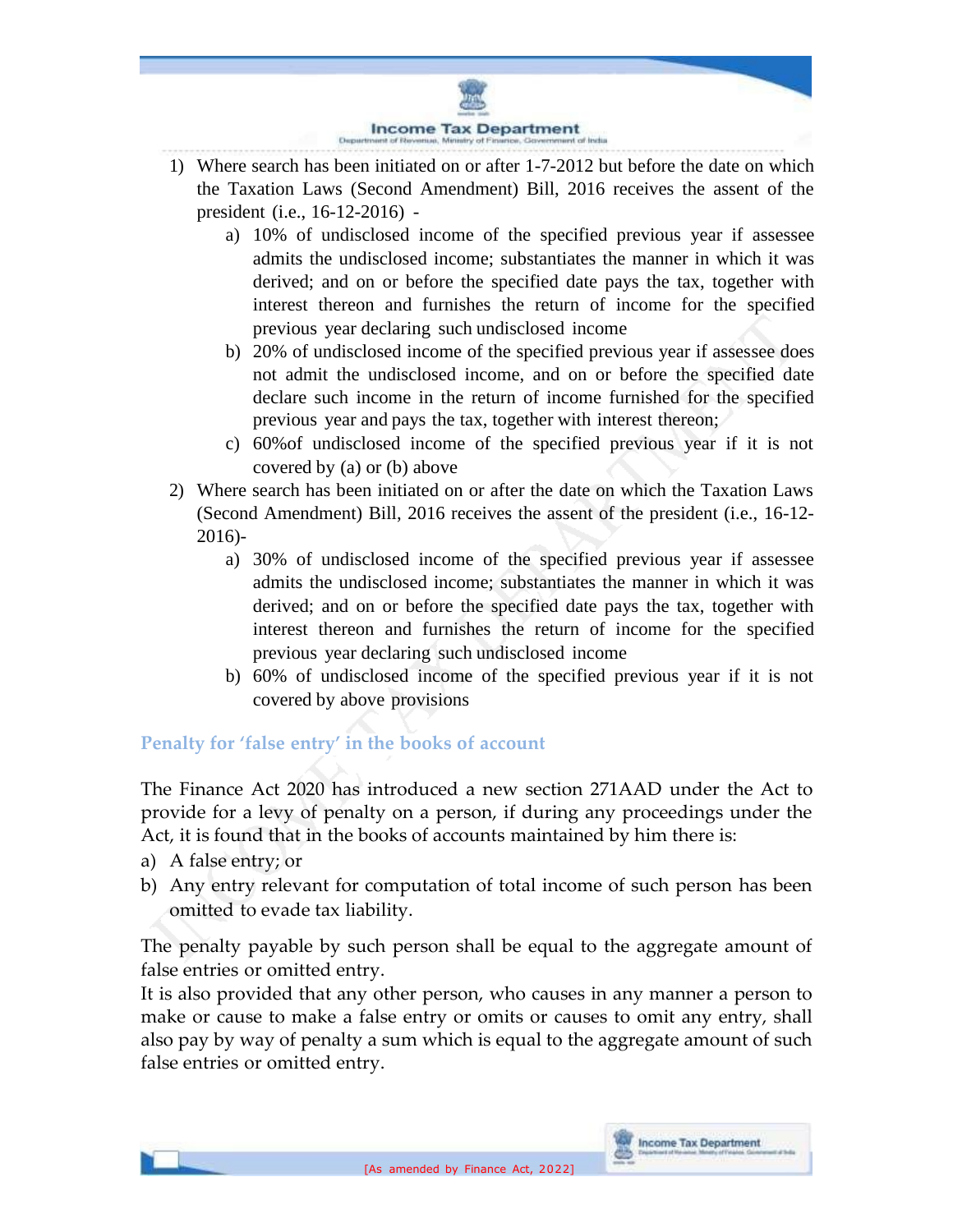

For the purpose of section 271AAD, the false entries to include use or intention to use:

- a) Forged or falsified documents such as a false invoice or, in general, a false piece of documentary evidence;
- b) Invoice in respect of supply or receipt of goods or services or both issued by the person or any other person without actual supply or receipt of such goods or services or both; or
- c) Invoice in respect of supply or receipt of goods or services or both to or from a person who do not exist.

# **Consequences of default in submission of statement/certificate prescribed under section 35/Section 80G**

The Finance Act, 2020 has amended section 35 of the Income-tax Act to provide that deduction available under this section shall be available to the research association, university, college or other institution or the company only if the assessee delivers a statement of donations, as prescribed by the board, and also furnishes certificate of the amount of donation to the donors.

Similar amendment has also been made in Section 80G to provide that entities receiving donation shall be required to file a statement of the donation received and shall issue a certificate to donor.

In order to ensure compliance with the provision, the Finance Act, 2020 has inserted a new section 234G which provides for levy of fee of Rs. 200 per day if taxpayer fails to submit such statement or certificate within prescribed time. However, the fee shall not exceed the amount in respect of which the failure has occurred. Such fees shall be paid before submitting such statement or before furnishing of certificate, as the case may be.

Consequently, a new section 271K has been inserted in the Act which empowers the Assessing Officer to levy a penalty of Rs. 10,000 to Rs. 1 lakh, if assessee fails to furnish the statement or fails to furnish a certificate.

# **Faceless Penalty**

With an objective to eliminate the human interface in such cases also, an epenalty scheme is to be launched on the lines of e-assessment scheme.

Section 274 of the Income-tax Act prescribes procedure for imposing penalty on the assessee. The Finance Act, 2020 has inserted a new sub-section 2(A) to section 274 to authorize the Central Government to notify an e-scheme for the purposes of imposing penalty so as to impart greater efficiency, transparency and accountability by: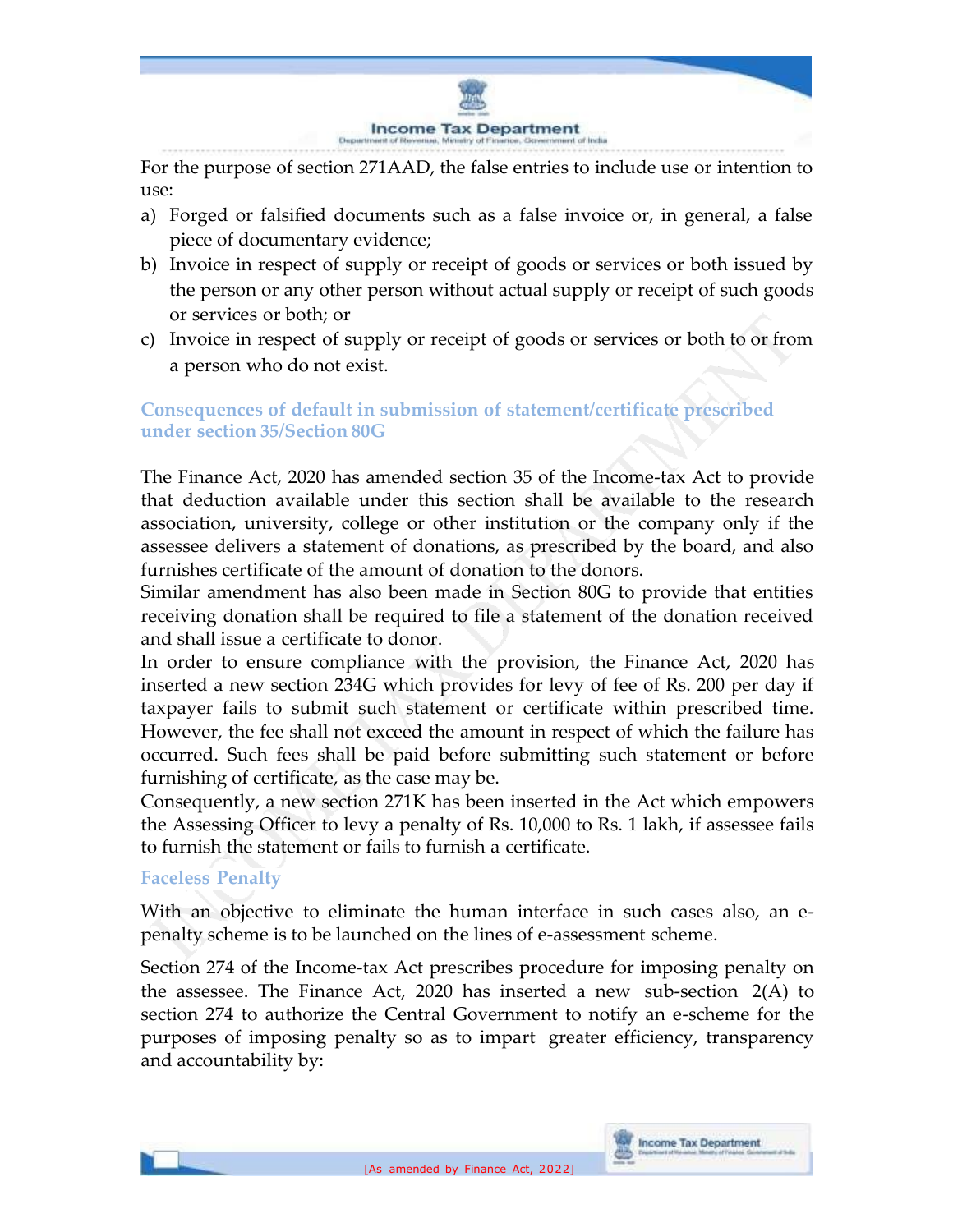

- a) eliminating the interface between the Assessing Officer and the assessee in the course of proceedings to the extent it is feasible technologically;
- b) optimising utilisation of the resources through economies of scale and functional specialisation;
- c) introducing a mechanism for imposing of penalty with dynamic jurisdiction in which penalty shall be imposed by one or more tax authorities.

The Central Government vide *notification S.O. 117(E), dated 12-1-2021*, has notified the Faceless Penalty Scheme, 2021 effective from 12-01-2021.

#### **Penalty in case of income from undisclosed sources**

The Assessing Officer may make addition to the income of an assessee under section 68, section 69, section 69A, section 69B, section 69C or section 69D if assessee fails to explain the nature and source of his income.

Section 271AAC of the Income-tax Act empowers AO or Commissioner (Appeals) to levy penalty at the rate of 10% of the tax payable under section 115BBE if any addition is made under section 68, section 69, section 69A, section 69B, section 69C, section 69D. However, no penalty shall be levied if such income is disclosed in the return of income and tax on such income is paid under Section 115BBE on or before the end of the relevant previous year.

### **Failure to get accounts audited or furnish a report of audit as required under section 44AB**

Section 44AB prescribes when the accounts of the taxpayer are to be audited. If a taxpayer, in spite of the requirement of section 44AB, fails to get his accounts audited, then he can be held liable for penalty under section 271B. Penalty under section 271B will be levied for failure to get the accounts audited or failure to furnish a report of audit as required under section 44AB. Penalty shall be one-half per cent of total sales, turnover or gross receipts, etc., or Rs. 1,50,000, whichever is less.

#### **Penalty for failure to furnish a report from an accountant as required by section 92E**

Section 92E provides that every person entering into an international transaction or specified domestic transaction shall obtain a report from a chartered accountant in the prescribed form and shall furnish the same on or before the date prescribed in this regard. If a taxpayer fails to do so, then he shall be liable to pay penalty under section 271BA. Penalty under section 271BA for failure to furnish a report from a chartered accountant as required by section 92E is Rs. 1,00,000.

#### **Penalty for failure to deduct tax at source, wholly or partly or failure to pay wholly or partly tax under section 115-O(2)**

If a person who is required to deduct tax at source as required by or under the provisions of chapter XVII-B fails to deduct the tax, then he can be held liable to pay penalty under section 271C.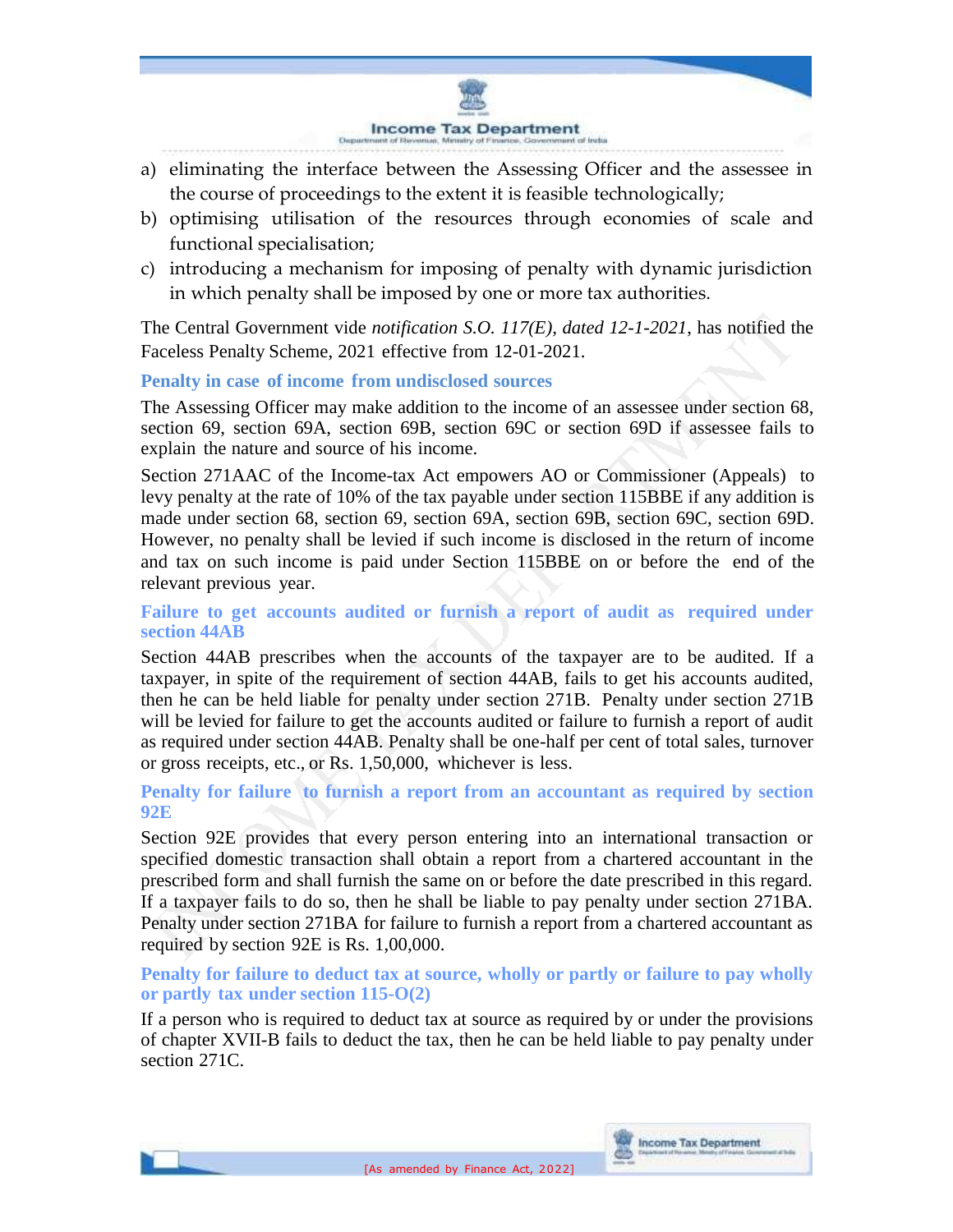

Section 115-O provides that a company has to pay dividend distribution tax on the dividends distributed by it [for amount declared, distributed or paid on or before 31-03- 2020]. If the company fails to pay the dividend distribution tax, then it can be held liable to pay penalty under section 271C.

Penalty under section 271C shall be levied of an amount equal to tax not deducted (in case of TDS) or tax not paid (in case of dividend distribution tax).

#### **Penalty for failure to pay tax in respect of winning from lottery or crossword puzzle**

The section 194B provides that the person responsible for paying to any person any income by way of winnings from any lottery or crossword puzzle or card game and other game of any sort in an amount exceeding [ten thousand rupees], shall, at the time of payment thereof, deduct income-tax thereon at the rates in force.

Second proviso to section 194B provides that in a case where the winnings are wholly in kind or partly in cash and partly in kind but the part in cash is not sufficient to meet the liability of deduction of tax in respect of whole of the winnings, the person responsible for paying shall, before releasing the winnings, ensure that tax has been paid in respect of the winnings.

If any person fails to pay whole or part of the tax as required under second proviso to section 194B than, such person shall be liable to pay penalty under section 271C of an amount equal to tax not paid.

#### **Penalty for failure to collect tax at source**

Similar to the provisions of tax deducted at source, section 206C provides certain items in respect of which tax is to be collected at source by the person receiving payment in respect of certain specified items. If the person required to collect tax at source fails to collect the tax, then he shall be liable to pay penalty under section 271CA. Penalty shall be levied of an amount equal to tax not collected.

#### **Taking or accepting certain loans or deposits or specified sum in contravention of provisions of section 269SS**

Section 269SS provides that no person shall take or accept loan or deposit or specified sum exceeding Rs. 20,000 by any mode other than account payee cheque or account payee demand draft or use of electricity clearing system through a bank account or through such other electronic modes as may be prescribed.

Specified sum" means any sum of money receivable, whether as advance or otherwise, in relation to transfer of an immovable property, whether or not the transfer takes place.

Contravention of the provisions of section 269SS will attract penalty under section 271D. Penalty under section 271D shall be levied of an amount equal to loan or deposit taken or accepted.

### **Penalty on receipt of an amount of Rs. 2 lakh or more in cash**

Section 269ST provides that no person shall receive an amount of Rs. 2,00,000 or more,—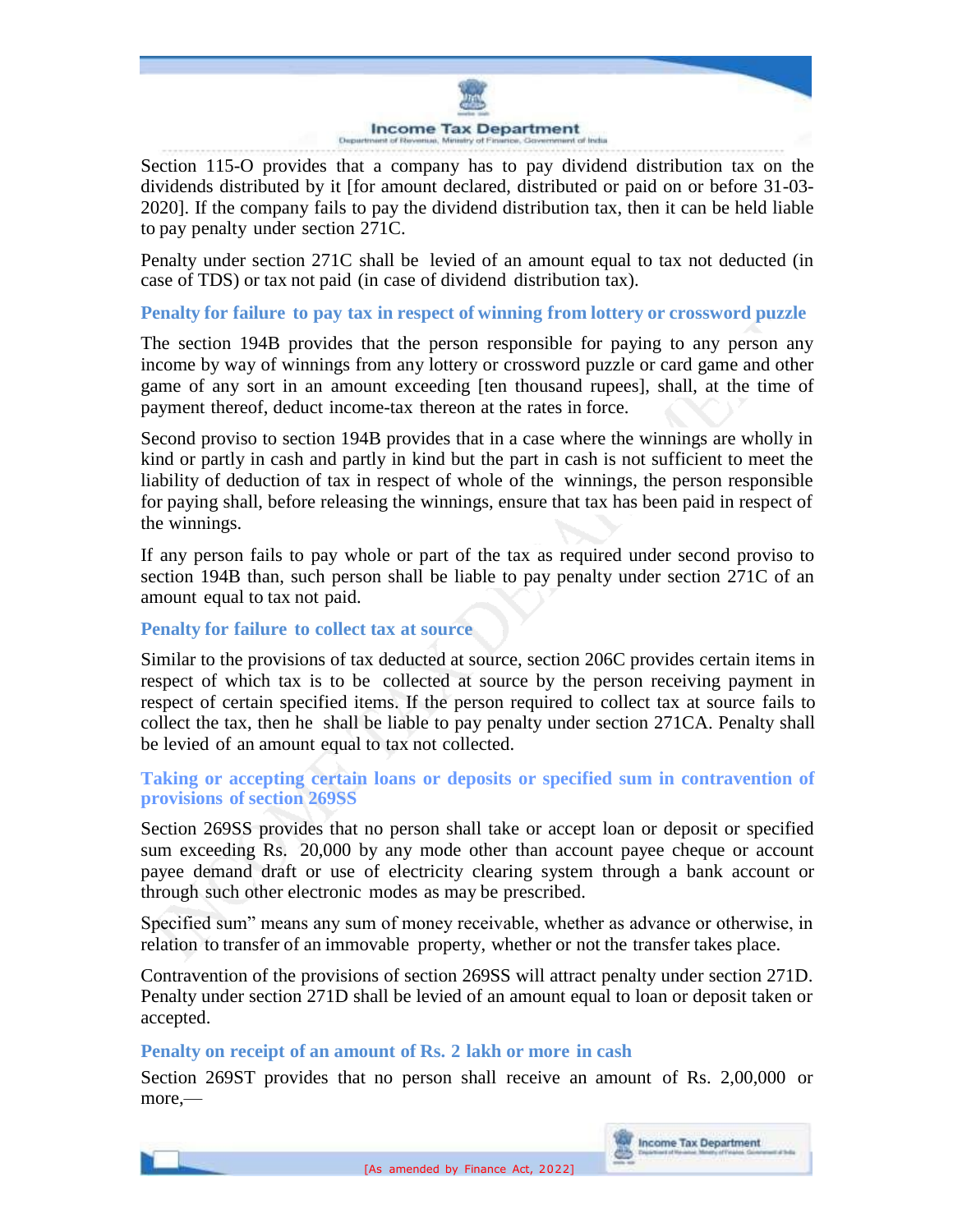

- (a) in aggregate from a person in a day;
- (b) in respect of a single transaction; or
- (c) in respect of transactions relating to one event or occasion from a person,

otherwise than by an account payee cheque or account payee bank draft or use of electronic clearing system through a bank account, or through such other electronic mode as may be prescribed.

However, the said restriction shall not apply to Government, any banking company, post office savings bank, co-operative bank or a person notified by the Central Government.

Section 271DA provides for levy of penalty on a person who receives a sum in contravention of the provisions of section 269ST. The penalty shall be equal to the amount of such receipt. However, the penalty shall not be levied if the person proves that there were good and sufficient reasons for such contravention.

## **Penalty for not providing facility for accepting payment through prescribed electronic modes of payment**

The Finance (No. 2) Act, 2019 has inserted a new Section 269SU in Income-tax Act with effect from November 1, 2019. The section provides that every person engaged in business should mandatorily provide the facility for accepting payment through prescribed electronic mode, if the gross receipts from such business exceeds Rs. 50 crore during the immediately preceding previous year.

Consequential penal provisions have been inserted in Section 271DB, which provides for penalty of Rs. 5,000 rupees for every day of default in case the person does not accept payment through notified digital modes. The section also provides for immunity from penalty in case person proves that there is a good and sufficient reasons for such default.

#### **Repaying loans or deposits or specified advance in contravention of provisions of section 269T**

Section 269T provides that no person shall repay any loan or deposit **or specified advance** exceeding Rs. 20,000 by any mode other than account payee cheque or account payee demand draft in the name of the person who has made the loan or deposit or paid the specified advance or by use of electricity clearing system through a bank account or through such other electronic mode as may be.

"Specified advance" means any sum of money in the nature of advance, by whatever name called, in relation to transfer of an immovable property, whether or not transfer takes place.

Contravention of the provisions of section 269T will attract penalty under section 271E. Penalty under section 271E shall be a sum equal to loan or deposit or specified advance so repaid.

**Failure to furnish statement of financial transaction or reportable account (previously called as 'Annual Information Return (AIR)') as required under section 285BA(1)**

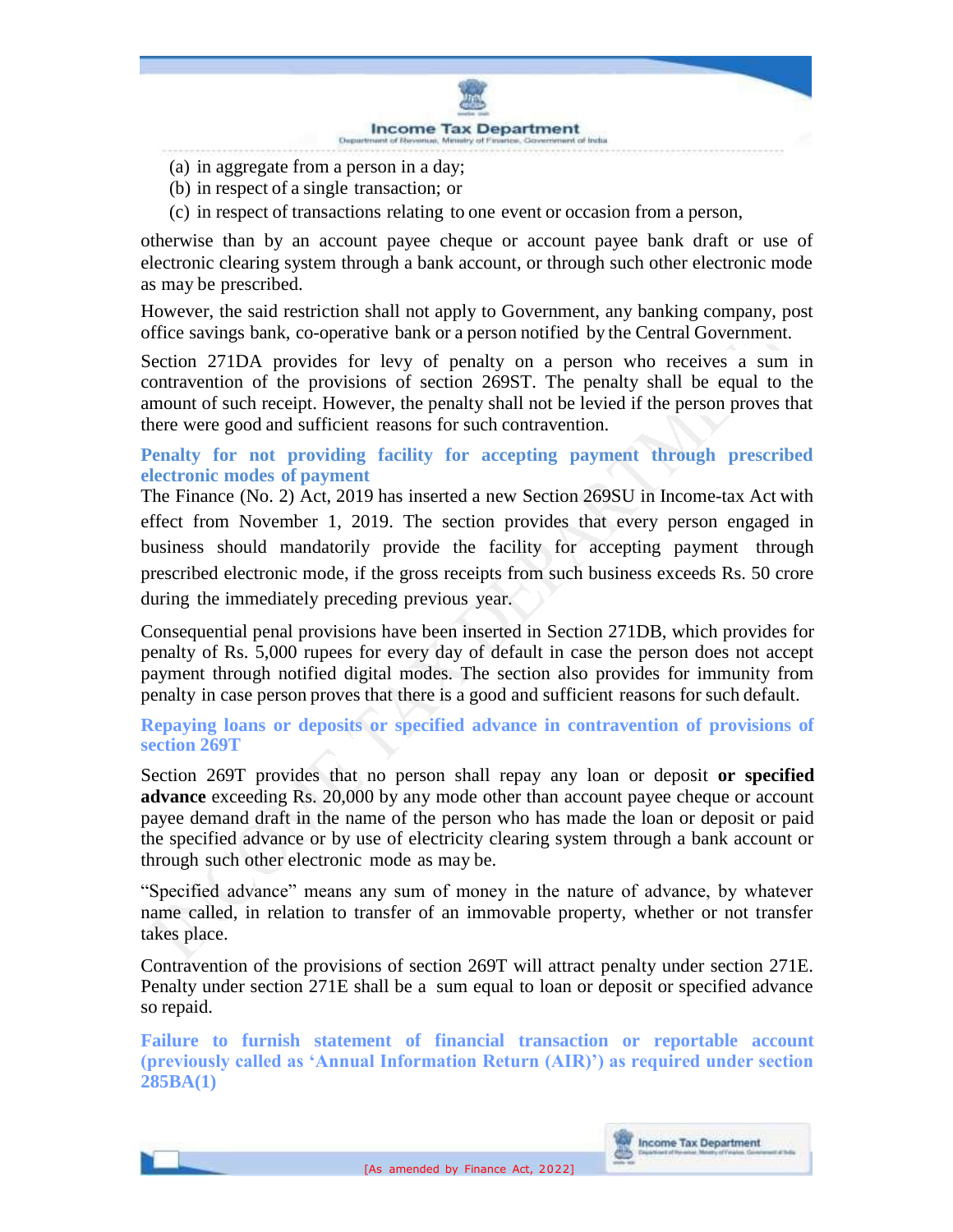

Non-furnishing of statement of financial transaction or reportable account will attract penalty under section 271FA. Penalty shall be levied of Rs. 500 per day of default.

However, section 285BA(5) empower the tax authorities to issue a notice to the person directing him to file the statement within a period not exceeding 30 days from the date of service of such notice and in such a case person shall furnish the statement within the time specified in the notice. If person fails to file the statement within the specified time, then a penalty of Rs. 1,000 per day shall be levied from the day immediately following the day on which the time specified in such notice for furnishing the statement expires.

### **Penalty for furnishing inaccurate statement of financial transaction or reportable account**

As per section 271FAA, if a person who is required to furnish statement of financial transaction or reportable account under section 285BA, provides inaccurate information in the statement, and where:

- a) the inaccuracy is due to a failure to comply with the due diligence requirement prescribed\* under section 285BA(7) or is deliberate on the part of that person;
- b) the person knows of the inaccuracy at the time of furnishing the statement but does not inform the prescribed income-tax authority or such other authority or agency;
- c) the person discovers the inaccuracy after the statement is furnished and fails to inform and furnish correct information within a period of 10 days as specified under section 285BA(6), then, the prescribed income-tax authority may direct that such person shall pay, by way of penalty, a sum of fifty thousand rupees.

## **Penalty for failure to furnish statement or information or document by an eligible investment fund.**

A new section 9A has been inserted by Finance Act, 2015 to provide that fund management activity carried out by an eligible offshore investment fund through an eligible fund manager acting on behalf of such fund shall not constitute business connection in India (subject to certain conditions)

One of the condition is that every eligible investment fund shall, in respect of its activities in a financial year, furnish within 90 days from the end of the financial year, a statement in the prescribed form to the prescribed income-tax authority containing information relating to the fulfilment of the specified conditions or any information or document which may be prescribed. Failure to comply with this condition shall result in penalty of Rs. 5,00,000

#### **Failure to furnish any information or document as required by section 92D(3)**

As per section 92D(3) the tax authorities may, in the course of any proceeding under the Act, require any person who has entered into an international transaction or specified domestic transaction to furnish any information or document (as provided in section 92D read with rule 10D). Such information or document is to be produced within a period of 30 days from the date of receipt of a notice issued in this regard (the period can be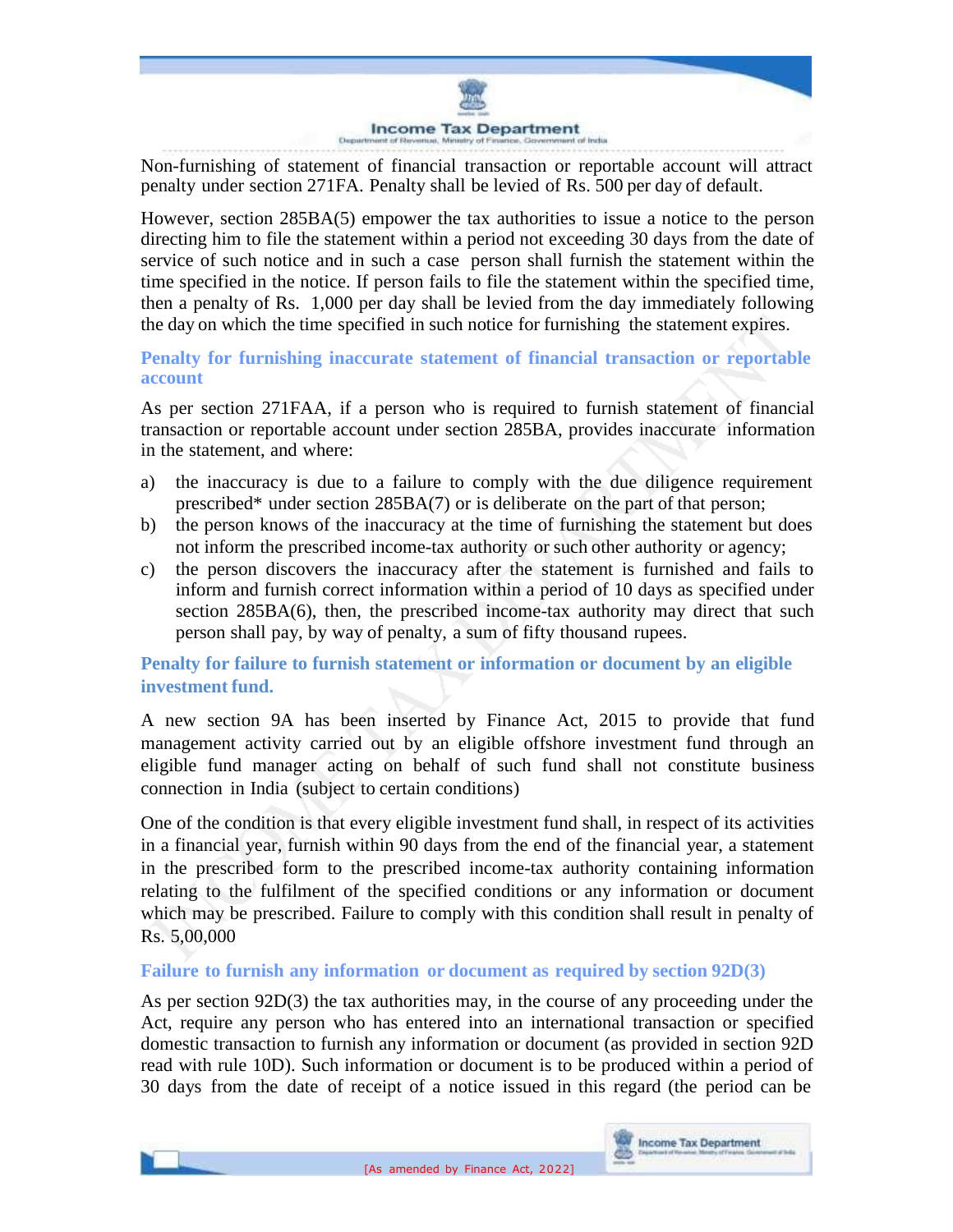

extended for further 30 days by the tax authorities).Failure to comply with these provisions shall attract penalty under section 271G.

As per section 271G, if any person who has entered into an international transaction or specified domestic transaction fails to furnish any such information or document as discussed above, then the tax authorities may direct that such person shall pay, by way of penalty, a sum equal to 2% of the value of the international transaction or specified domestic transaction for each such failure.

**Penalty Section 271GB for failure to furnish report or for furnishing inaccurate report under Section 286**

If any reporting entity fails to furnish report [as referred to in Section 286(2)] in respect of international group, then it would be liable to penalty of  $-$ 

- a) Rs 5,000 for every day for which failure continues, if the period of failure does not exceed one month; or
- b) Rs 15,000 for every day for which the failure continues beyond the period of one month.

Where a reporting entity provides inaccurate information in the report [as referred to in Section 286(2)], then it is liable to pay penalty of Rs 5,00,000, subject to satisfaction of conditions.

## **Penalty for failure to furnish information or document under section 285A**

A new section 285A has been inserted by Finance Act, 2015 to provide for a reporting obligation on Indian concern through or in which the Indian assets are held by the foreign company or the entity.

The Indian entity shall be obligated to furnish information relating to the off-shore transaction having the effect of directly or indirectly modifying the ownership structure or control of the Indian company or entity.

In case of any failure on the part of Indian concern, it shall pay by way of penalty-

- (a) a sum equal to 2% of the value of the transaction in respect of which such failure has taken place in case where such transaction had the effect of directly or indirectly transferring the right of management or control in relation to the Indian concern; and
- (b) a sum of Rs. 5,000 in any other case.

**Penalty for failure to file the TDS/TCS return**

As per section 271H, where a person fails to file the statement of tax deducted/collected at source i.e. TDS/TCS return on or before the due dates prescribed in this regard, then he shall be liable to pay penalty under section 271H. Minimum penalty shall be levied of Rs. 10,000 which can go upto Rs. 1,00,000. Penalty under section 271H will be in addition to late filing fee prescribed under section 234E.

Apart from delay in filing of TDS/TCS return, section 271H also covers cases of filing incorrect TDS/TCS return. Penalty under section 271H can also be levied if the deductor/collector files an incorrect TDS/TCS return.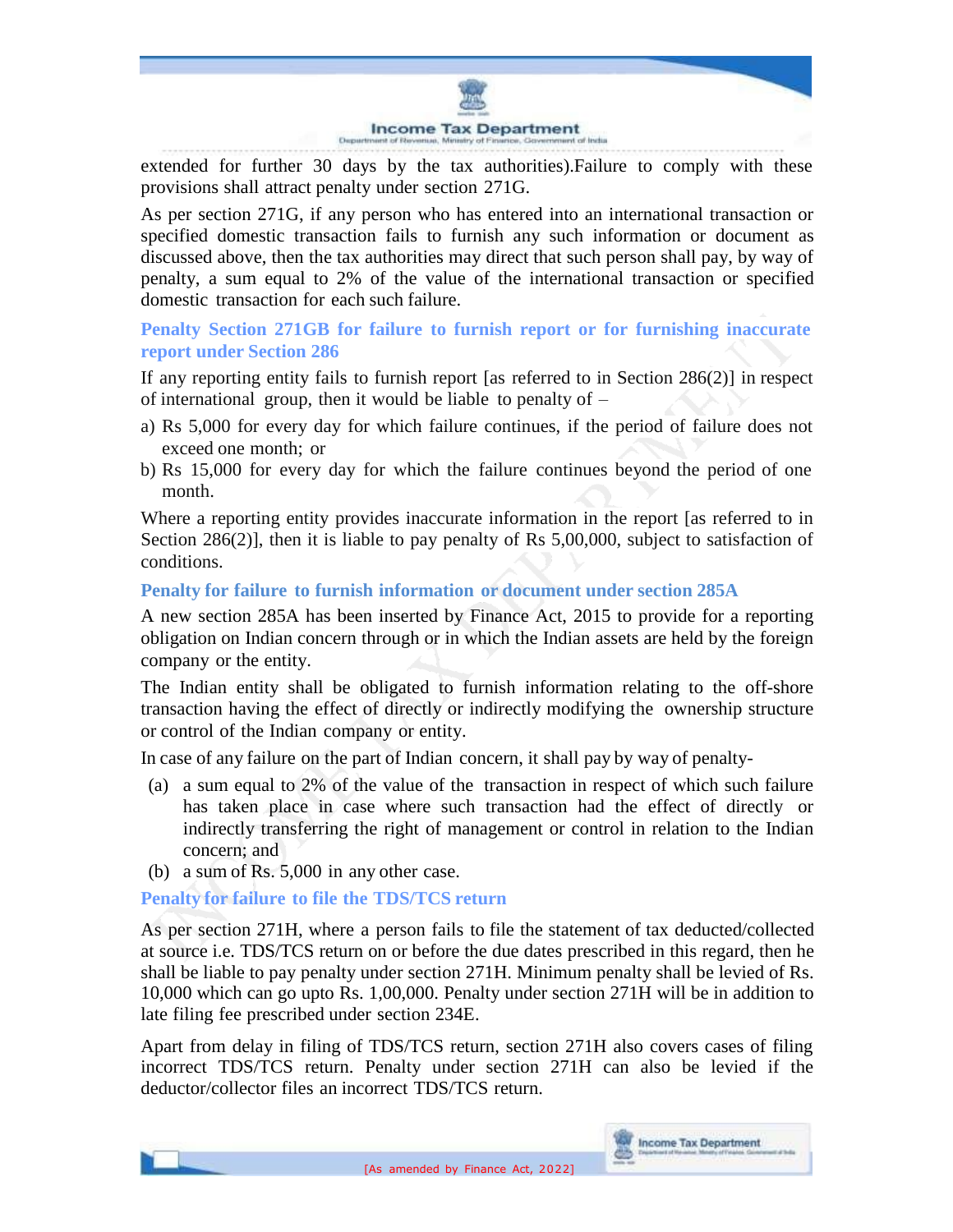

No penalty will be levied under section 271H for the failure to file the TDS/TCS return, if the person proves that after paying tax deducted/collected by him, along with the fee andinterest (if any), to the credit of the Central Government, he has filed the TDS/TCS returnbefore the expiry of a period of one year from the due date of filing the TDS/TCS return. In other words, no penalty under section 271H will be levied in case of delay in filing the TDS/TCS return if following conditions are satisfied :

- 1) The tax deducted/collected at source is paid to the credit of the Government.
- 2) Late filing fees and interest (if any) is paid to the credit of the Government.
- 3) The TDS/TCS return is filed before the expiry of a period of one year from the due date specified in this behalf.

It should be noted that the above relaxation is applicable only in case of penalty levied under section 271H for the delay in filing of TDS/TCS return and not for filing incorrect TDS/TCS return.

## **Penalty on professionals for furnishing incorrect information in statutory report or certificate**

The thrust of the Government in recent past is on voluntary compliance. Certification of various reports and certificates by a qualified professional has been provided in the Act to ensure that the information furnished by an assessee under the provisions of the Act is correct. Various provisions exist under the Act to penalise the defaulting assessee in case of furnishing incorrect information. However, there exist no penal provision for levy of penalty for furnishing incorrect information by the person who is responsible for certifying the same.

In order to ensure that the person furnishing report or certificate undertakes due diligence before making such certification, a new section 271J is inserted under Income-tax Act w.e.f 1/4/2017 so as to provide that if an accountant or a merchant banker or a registered valuer, furnishes incorrect information in a report or certificate under any provisions of the Act or the rules made thereunder, the Assessing Officer or the Commissioner (Appeals) may direct him to pay a sum of Rs. 10,000 for each such report or certificate by way of penalty.

## **Penalty for failure to furnish information or furnishing inaccurate information under section 195**

As per section 195(6) of the Act, any person responsible for paying to a non-resident (not being a company) or to a foreign company, any sum (whether or not chargeable to tax), shall furnish the information relating to payment of such sum in Form 15CA and 15CB.

In case of any failure in this regard a penalty of Rs. 1,00,000shall be leviable.

## **Failure to co-operate with the tax authorities**

Many times the tax authorities requires any information from a person, in such a case, the tax authorities may request such person to answer questions raised by them or may require the person to sign the statements or may issue him a summon for his attendance.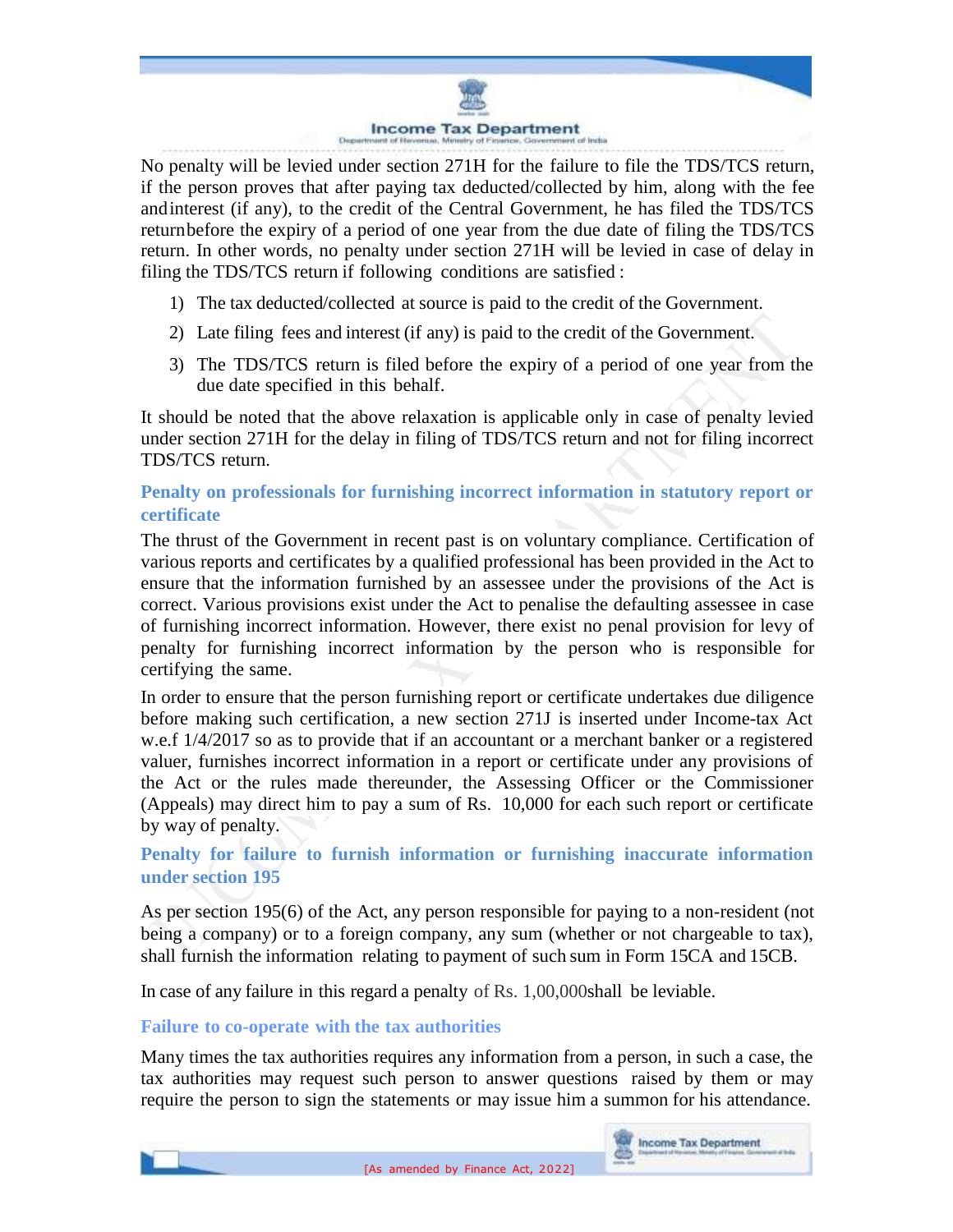

Failure to comply with these directions or notices can attract penalty under section 272A(1) Tax authorities also issues notice under Section 142(1)/Section 143(2) or issues direction for special audit under Section 142(2A). In other words, penalty under section 272A(1) shall be levied if a person refused or fails to:

- $\triangleright$  Answer questions
- $\triangleright$  Sign statement
- $\triangleright$  Attend office to give evidence or produce books of account, etc., in compliance with summons under section 131(1)
- $\triangleright$  Comply with notice under Section 142(1)/Section 143(2) or fails to comply with direction issued under Section 142(2A)

Penalty leviable under section 272A(1) is Rs. 10,000 for each failure/default.

**Penalty under section 272A(2)**

Penalty under section 272A(2) is levied in respect of following defaults :

- 1. Failure to furnish requisite information in respect of securities as required under section 94(6). As per section 94(6) the tax authorities can issue notice asking the taxpayer to furnish the particulars of securities owned by him during the year.
- 2. Failure to give notice of discontinuance of business or profession as required under section 176(3) (within 15 days of discontinuance of business or profession).
- 3. Failure to furnish in due time returns, statements or certificates, deliver declaration, allow inspection, etc., under sections 133, 134, 139(4A), 139(4C), 192(2C), 197A, 203, 206, 206C, 206C(1A) and 285B.
- 4. Failure to deduct and pay tax under section 226(2).
- 5. Failure to file a copy of the prescribed statement within the time specified in section 200(3) or the proviso to section  $206C(3)$  (up to 1-7-2012).
- 6. Failure to file the prescribed statement within the time specified in section 206A(1). Section 206A(1) deals with filing of quarterly return by banks, cooperative society, etc. in respect of payment of interest to residents without deduction of tax.
- 7. Failure to deliver or cause to be delivered a statement under Section 200(2A) or Section 206C(3A) within prescribed time. With effect from 01/06/2015, it has been mandatory for an office of the Government paying TDS or TCS, asthe case may be, without production of a challan to deliver to the prescribed authority, a statement in such form and manner as may be prescribed.

Penalty in above cases shall be levied at Rs. 500 per day for every day during which the default continues. In respect of penalty for failure, in relation to a declaration mentioned in section 197A, a certificate as required by section 203 and for default under section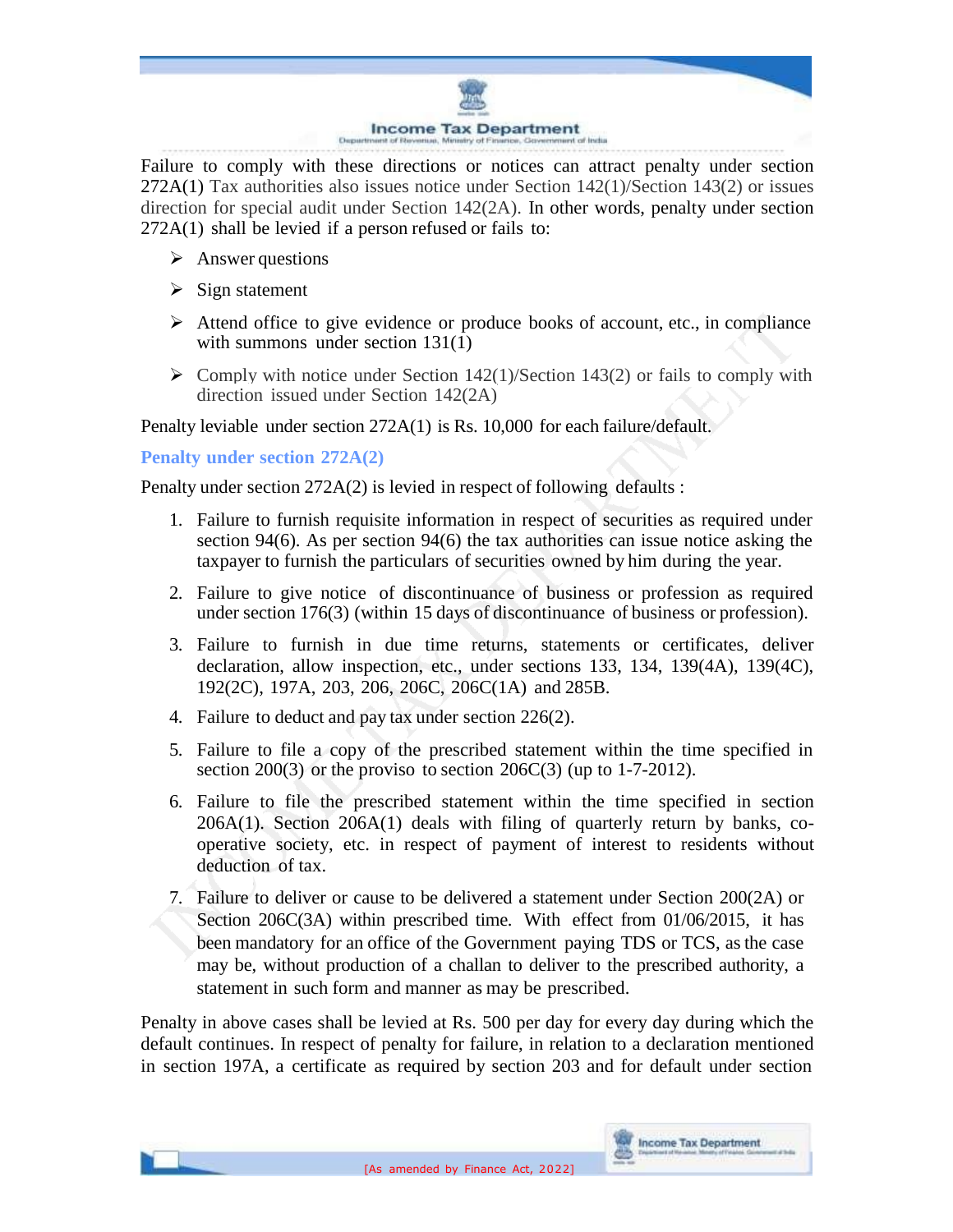

200(2A), 200(3), 206, 206C, 206C(3) and 206C(3A), the quantum of penalty shall not exceed the amount of tax deductible or collectible.

### **Penalty for failure to comply with provisions of section 133B**

Section 133B empowers the tax authorities to enter the place of business of the taxpayer to collect information required by the authorities which will be useful under the Act. If the taxpayer fails to comply with the provisions of section 133B, then penalty shall be levied under section 272AA(1) upto Rs. 1,000.

## **Penalty for not providing facility for accepting payment through prescribed electronic modes of payment**

The Finance (No. 2) Act, 2019 has inserted a new Section 269SU in Income-tax Act with effect from November 1, 2019. The section provides that every person engaged in business should mandatorily provide the facility for accepting payment through prescribed electronic mode, if the gross receipts from such business exceeds Rs. 50 crore during the immediately preceding previous year.

Consequential penal provisions have been inserted in Section 271DB, which provides for penalty of Rs. 5,000 rupees for every day of default in case the person does not accept payment through notified digital modes. The section also provides for immunity from penalty in case person proves that there is a good and sufficient reasons for such default.

## **Failure to comply with provisions relating to Tax Deduction Account Number or Tax Collection Account Number**

As per section 203A, every person deducting tax at source or collecting tax at source has to obtain the Tax Deduction Account Number or Tax Collection Account Number (as the case may be).

Section 203A(2) provides that the deductor or collector of tax at source should quote his Tax Deduction Account Number or Tax Collection Account Number (as the case may be) in the challans, certificates, statement and other documents relating to TDS/TCS. Section 272BB(1) provides for penalty for failure to obtain Tax Deduction Account Number or Tax Collection Account Number (as the case may be) and section 272BB(1A) provides for penalty for quoting incorrect Tax Deduction Account Number or Tax Collection Account Number (as the case may be). Penalty under section 272BB is Rs. 10,000.

#### **Relaxation from penalty**

Apart from designing penalty provisions, the Income-tax Act also contains provisions for granting relief from penalty in genuine / deserving cases. Relief can be granted in the following manner:

1. Under section 273A(4) the Principal Commissioner or Commissioner of Incometax has power to waive or reduce any penalty levied under the Income-tax Act. Penalty can be waived or reduced by the Commissioner of Income-tax if the conditions specified in section 273A(4) in this regard are satisfied.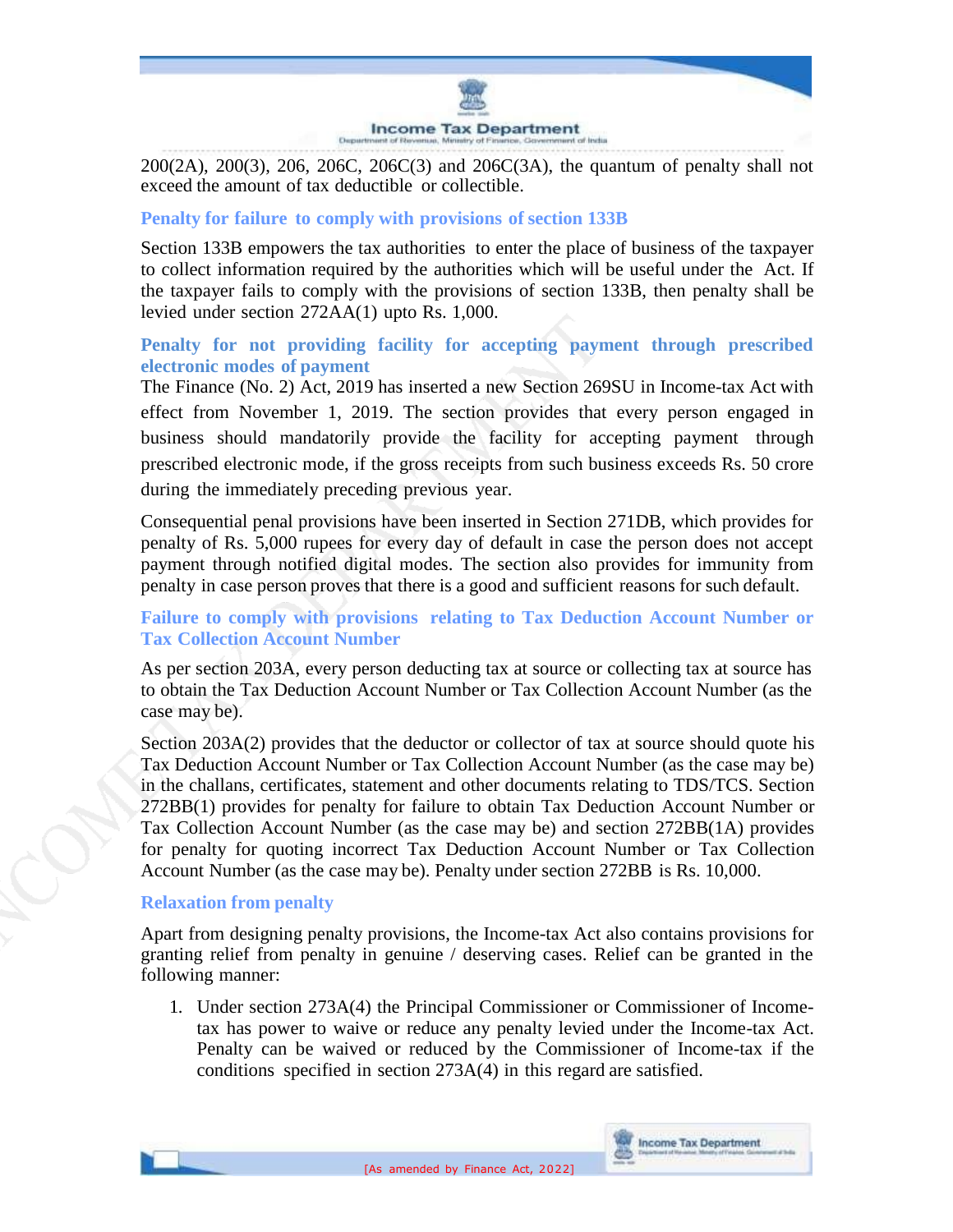

2. Apart from shelter of section 273A(4) as discussed earlier, section 273B also provides relief from penalty in genuine cases. As per section 273B, no penalty shall be levied under section 271A, 271AA, 271B, 271BA, 271BB, 271C, 271CA, 271D, 271E, 271F, 271FA, 271FAB,271FB, 271G, 271GA, 271GB, 271H, 271-I, 271J, 272A(1)(c) or (d), 272A(2), 272AA(1), 272B, 272BB(1), 272BB(1A),  $272BBB(1)$  or  $273(2)(b)$  or (c), if the taxpayer proves that there was reasonable cause for such failure.

**Penalty for passing unreasonable benefits to trustee or specified person**

The Finance Act, 2022 has inserted a new section 271AAE to the Income-tax Act to levy a penalty on trusts or institutions. Section 271AAE has been inserted to provide as follows:

- (a) An institution covered by section 11 to 13 shall be liable to penalty in respect of violation of section 13(1)(c).
- (b) An institution covered by section  $10(23C)(iv)/(vi)/(vi)/(via)$  shall be liable to penalty in respect of violation of *twenty first* proviso to section 10(23C) [which is corresponding to section  $13(1)(c)$ .

The penalty is to be computed as follows:

- (a) For the first violation: to the extent of income applied by the institution for the benefit of any interested party referred to in section 13(3);
- (b) For any violation in subsequent years: twice the amount of such income so applied ("double penalty").

This section is applicable with effect from Assessment Year 2023-24.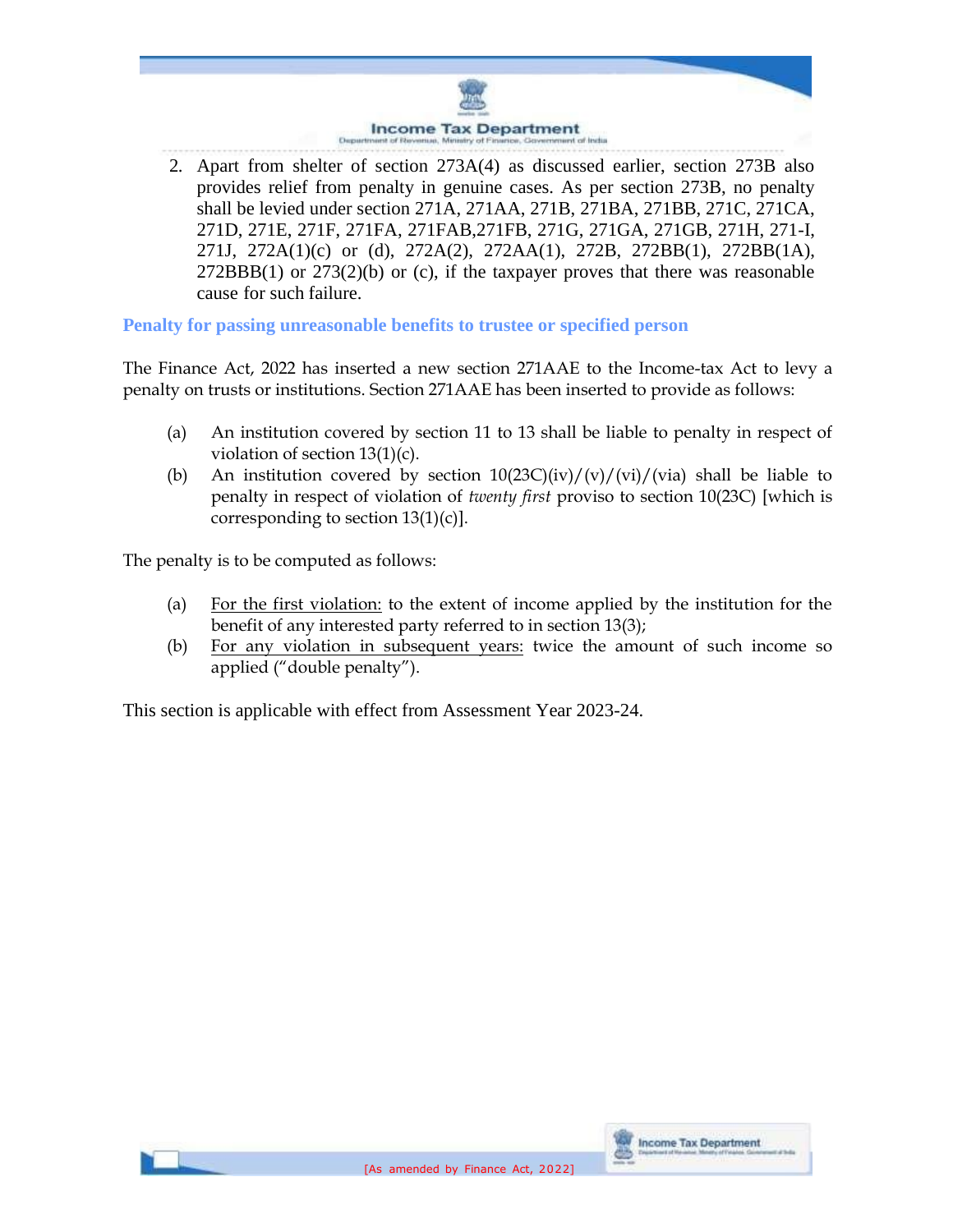

# **MCQ ON PENALTIES UNDER THE INCOME-TAX ACT**

**Q1.**As per section 140A(1) any tax due (after allowing credit for TDS, advance tax, etc.) along with interest under section 234A, 234B and 234C (if any) and fee should be paid before filing the return of income. Tax paid as per section  $140A(1)$  is called

(a) Advance tax (b) Self assessment tax

(c) Tax paid at source (d) Corporate tax

**Correct answer : (b)**

#### **Justification of correct answer :**

As per section 140A(1) any tax due (after allowing credit for TDS, advance tax, etc.) along with interest under section 234A, 234B and 234C (if any) and fee should be paid before filing the return of income. Tax paid as per section 140A(1) is called 'self assessment tax'.

Thus, option (b) is the correct option.

**Q2.**Section 234E provides for levy of late filing fees for the delay in filing of

(a) Return of income (b) TDS return

(c) TCS return (d) TDS/TCS return

\_\_\_\_\_\_\_\_\_\_

**Correct answer : (d)**

**Justification of correct answer :**

Section 234E provides for levy of late filing fees for the delay in filing TDS/TCS return.

Thus, option (d) is the correct option.

**Q3.**If the taxpayer fails to maintain books of account as per the provisions of section 44AA, then he shall be liable to pay penalty under section of Rs. 25,000.

| (a) $271B$ | (b) $271A$  |
|------------|-------------|
| (c)271AA   | $(d)$ 271AB |

**Correct answer : (b)**

**Justification of correct answer :**

If the taxpayer fails to maintain books of account as per the provisions of section 44AA, then he shall be liable to pay penalty under section 271A. Penalty under section 271A is Rs. 25,000.

Thus, option (b) is the correct option.

**Q4.**If a taxpayer, in spite of the requirement of section 44AB, fails to get his accounts audited, then he shall be liable for penalty under section 271B of one-half per cent of total sales, turnover or gross receipts, etc., or whichever is less.

(a) Rs.  $2,00,000$  (b) Rs.  $1,50,000$ 

**Income Tax Department** 

(c) Rs.  $1,00,000$  (d) Rs.  $50,000$ 

**Correct answer : (b)**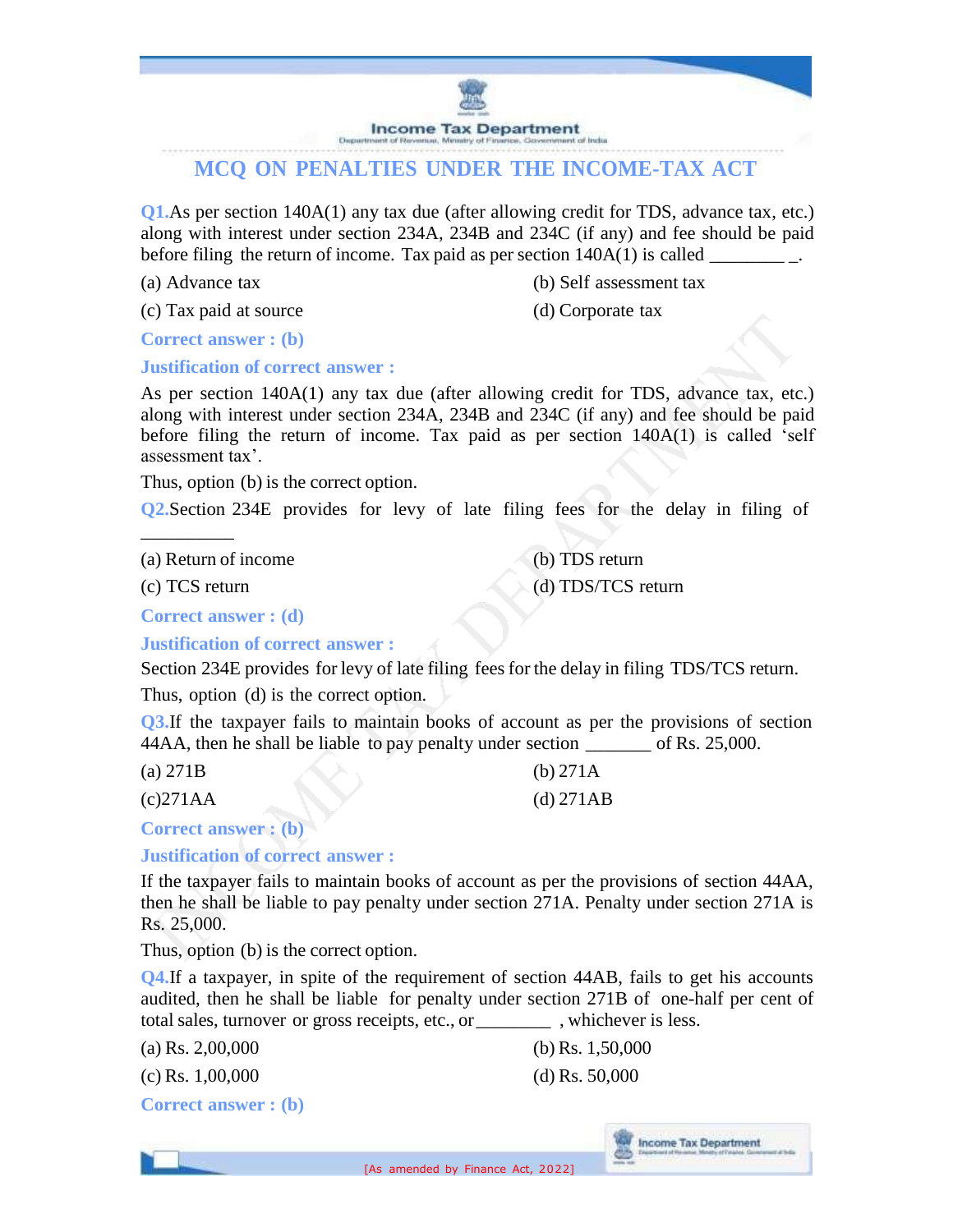

#### **Justification of correct answer :**

Section 44AB prescribes when the accounts of the taxpayer are to be audited. If a taxpayer, in spite of the requirement of section 44AB, fails to get his accounts audited, then he shall pay penalty under section 271B. Penalty under section 271B will be levied for failure to get the accounts audited or failure to furnish a report of audit as required under section 44AB. Penalty will be one-half per cent of total sales, turnover or gross receipts, etc., or Rs. 1,50,000, whichever is less.

Thus, option (b) is the correct option.

**Q5.** Section 269SS provides that no person shall take or accept loan or deposit or specified sum exceeding Rs. 50,000 by any mode other than account payee cheque or account payee demand draft or by use of electricity clearing system through a bank account or through such other electronic mode as may be prescribed Contravention of the provisions of section 269SS will attract penalty under section 271D of an amount equal to loan or deposit taken or accepted or specified sum.

(a) True (b) False

#### **Correct answer : (b)**

#### **Justification of correct answer :**

Section 269SS provides that no person shall take or accept loan or deposit or specified sum exceeding Rs. **20,000** by any mode other than account payee cheque or account payee demand draftor by use of electricity clearing system through a bank account or through such other electronic mode as may be prescribed. Contravention of the provisions of section 269SS will attract penalty under section 271D. Penalty under section 271D shall be levied of an amount equal to loan or deposit taken or accepted or specified sum.

Thus, the statement given in the question is false and hence, option (b) is the correct option.

**Q6.** Penalty under section 271FA shall be levied for failure to file statement of financial transaction or reportable account (previously called as Annual Information Return). Penalty under section 271FA is Rs.  $\qquad \qquad$  for every day during which the failure continues.

| (a) 500   | (b) $250$ |
|-----------|-----------|
| $(c)$ 100 | $(d)$ 50  |

**Correct answer : (a)**

#### **Justification of correct answer :**

Penalty under section 271FA shall belevied for failure to file statement of financial transaction or reportable account. Penalty under section 271FA is Rs. 500 for every day during which the failure continues.

Thus, option (a) is the correct option.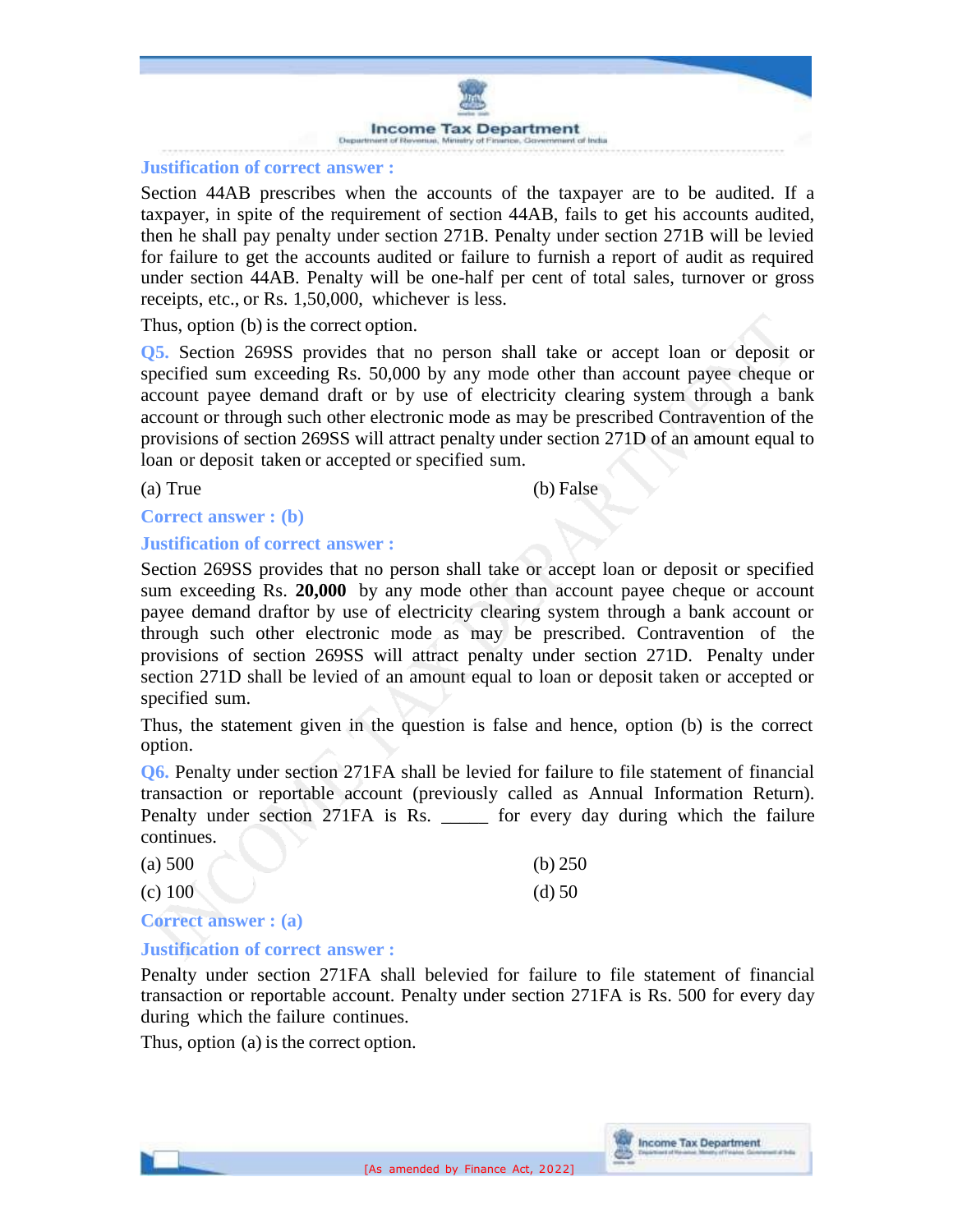

**Q 7.** What is the rate of penalty for underreporting of income under Section 270A?

(a) 100% (b) 200%

(c) 300% (d) 50%

**Correct answer : (d)**

**Justification of correct answer :**

The rate of penalty shall be fifty per cent of the tax payable on under-reported income. However, in a case where under-reporting of income results from misreporting of income, the taxpayer shall be liable for penalty at the rate of two hundred per cent of the tax payable on such misreported income.

**Q8.**As per section 271H, where a person fails to file the statement of tax deducted/collected at source *i.e.* TDS/TCS return on or before the due dates prescribed in this regard, then he shall be liable to pay penalty under section 271H. Minimum penalty can be levied of Rs. 10,000 which can go upto Rs

| (a) 1,00,000   | (b) $2,00,000$ |
|----------------|----------------|
| $(c)$ 3,00,000 | (d) $3,00,000$ |

**Correct answer : (a)**

#### **Justification of correct answer :**

As per section 271H, where a person fails to file the statement of tax deducted/collected at source *i.e.* TDS/TCS return on or before the due dates prescribed in this regard, then he shall beliable to pay penalty under section 271H. Minimum penalty can be levied of Rs. 10,000 which can go upto Rs. 1,00,000. Penalty under section 271H will be in addition to late filing fee prescribed under section 234E.

Thus, option (a) is the correct option.

**Q9.**272B provides penalty in case of default by the taxpayer in complying with the provisions of section 139A or knowingly quoting incorrect PAN or Aadhaar Number in any document referred to in section 139A(5)(c) or intimates incorrect PAN or Aadhaar Number for the purpose of section 139A(5A)/(5C). Penalty under section 272B is Rs. for each default.

| (a) $1,00,000$ | (b)50,000    |
|----------------|--------------|
| (c) 50,000     | (d) $10,000$ |

## **Correct answer : (d)**

#### **Justification of correct answer :**

Section 272B provides for penalty in case of default in complying with the provisions relating to PAN, i.e., failure to obtain, quote, or authenticate PAN. The amount of penalty shall be Rs. 10000 for each default.

As the Finance (No. 2) Act, 2019 as provided for interchangeability of Aadhaar with PAN, Consequential amendments have been made in the penal provisions of Section 272B so as to levy a penalty of Rs. 10,000 for each default in the following cases:

a) If assessee fails to quote or intimate his PAN or Aadhaar or quotes or intimates invalid PAN or Aadhaar.